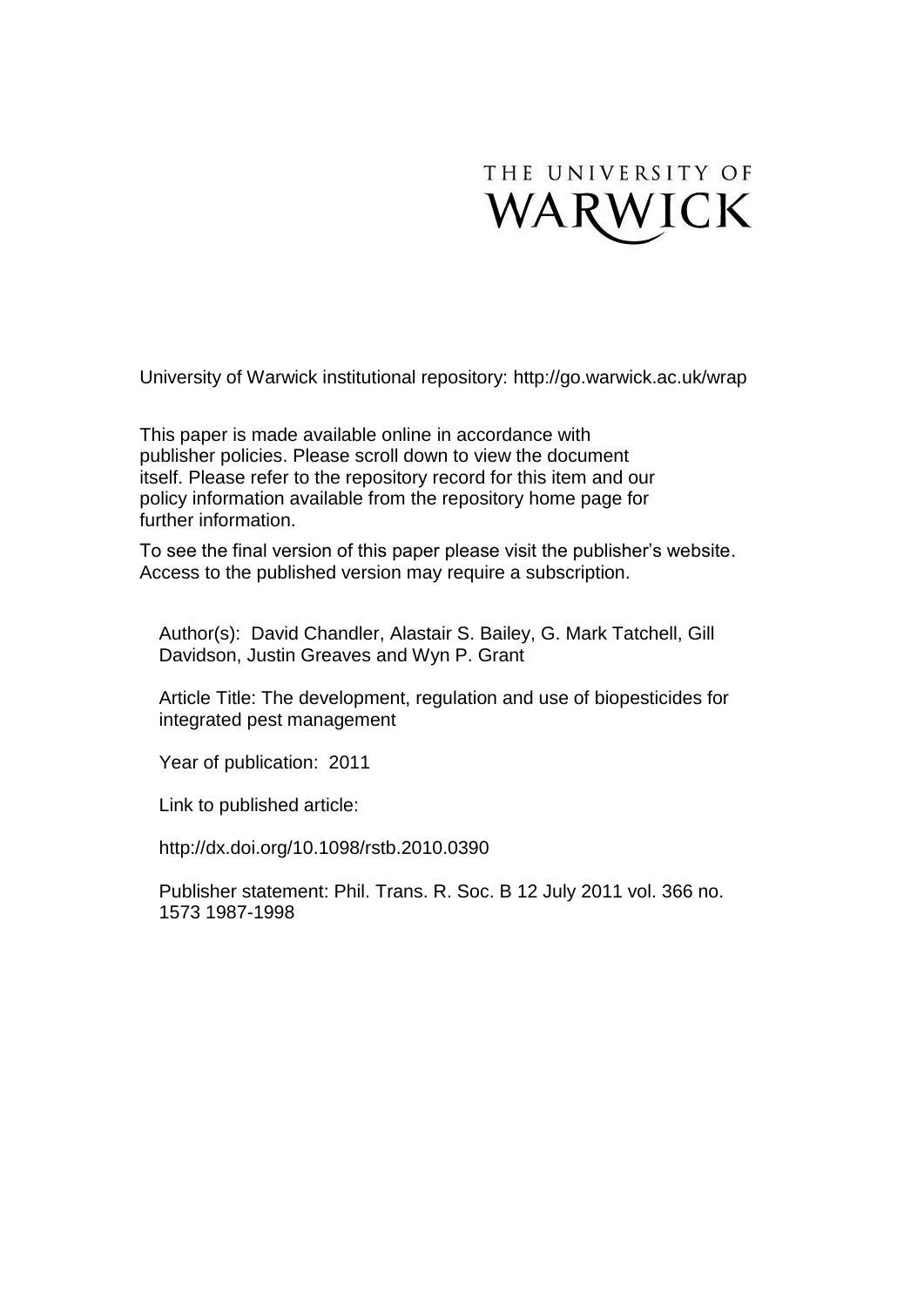| $\mathbf{1}$   | The development, regulation and use of biopesticides for Integrated Pest Management                                                                         |  |  |  |  |  |  |
|----------------|-------------------------------------------------------------------------------------------------------------------------------------------------------------|--|--|--|--|--|--|
| $\overline{2}$ |                                                                                                                                                             |  |  |  |  |  |  |
| 3              | David Chandler <sup>1*</sup> , Alastair S. Bailey <sup>2</sup> , G. Mark Tatchell <sup>1</sup> , Gill Davidson <sup>1</sup> , Justin Greaves <sup>3</sup> & |  |  |  |  |  |  |
| 4              | Wyn P. Grant <sup>3</sup>                                                                                                                                   |  |  |  |  |  |  |
| 5              |                                                                                                                                                             |  |  |  |  |  |  |
| 6              | <sup>1</sup> School of Life Sciences, University of Warwick, Wellesbourne, Warwick CV35 9EF, UK                                                             |  |  |  |  |  |  |
| $\overline{7}$ | <sup>2</sup> School of Economics, University of Kent, Wye Campus, Wye, Kent TN25 5AH, UK                                                                    |  |  |  |  |  |  |
| 8              | <sup>3</sup> Department of Politics and International Studies, University of Warwick, Coventry CV4                                                          |  |  |  |  |  |  |
| 9              | 7AL, UK                                                                                                                                                     |  |  |  |  |  |  |
| 10             |                                                                                                                                                             |  |  |  |  |  |  |
| 11             | *Author for correspondence (dave.chandler@warwick.ac.uk)                                                                                                    |  |  |  |  |  |  |
| 12             |                                                                                                                                                             |  |  |  |  |  |  |
| 13             |                                                                                                                                                             |  |  |  |  |  |  |
| 14             |                                                                                                                                                             |  |  |  |  |  |  |
| 15             | Over the past 50 years, crop protection has relied heavily on synthetic chemical pesticides but                                                             |  |  |  |  |  |  |
| 16             | their availability is now declining as a result of new legislation and the evolution of resistance                                                          |  |  |  |  |  |  |
| 17             | in pest populations. Therefore, alternative pest management tactics are needed. Biopesticides                                                               |  |  |  |  |  |  |
| 18             | are pest management agents based on living microorganisms or natural products. They have                                                                    |  |  |  |  |  |  |
| 19             | proven potential for pest management and they are being used across the world. However,                                                                     |  |  |  |  |  |  |
| 20             | they are regulated by systems designed originally for chemical pesticides that have created                                                                 |  |  |  |  |  |  |
| 21             | market entry barriers by imposing burdensome costs on the biopesticide industry. There are                                                                  |  |  |  |  |  |  |
| 22             | also significant technical barriers to making biopesticides more effective. In the European                                                                 |  |  |  |  |  |  |
| 23             | Union, a greater emphasis on Integrated Pest Management (IPM) as part of agricultural                                                                       |  |  |  |  |  |  |
| 24             | policy may lead to innovations in the way that biopesticides are regulated. There are also new                                                              |  |  |  |  |  |  |
| 25             | opportunities for developing biopesticides in IPM by combining ecological science with post-                                                                |  |  |  |  |  |  |
| 26             | genomics technologies. The new biopesticide products that will result from this research will                                                               |  |  |  |  |  |  |
| 27             | bring with them new regulatory and economic challenges that must be addressed through                                                                       |  |  |  |  |  |  |
| 28             | joint working between social and natural scientists, policy makers and industry.                                                                            |  |  |  |  |  |  |
| 29             |                                                                                                                                                             |  |  |  |  |  |  |
| 30             |                                                                                                                                                             |  |  |  |  |  |  |
| 31             | <b>Keywords:</b><br>biopesticide,<br>Integrated<br>adoption,<br>Pest<br>Management,<br>regulation                                                           |  |  |  |  |  |  |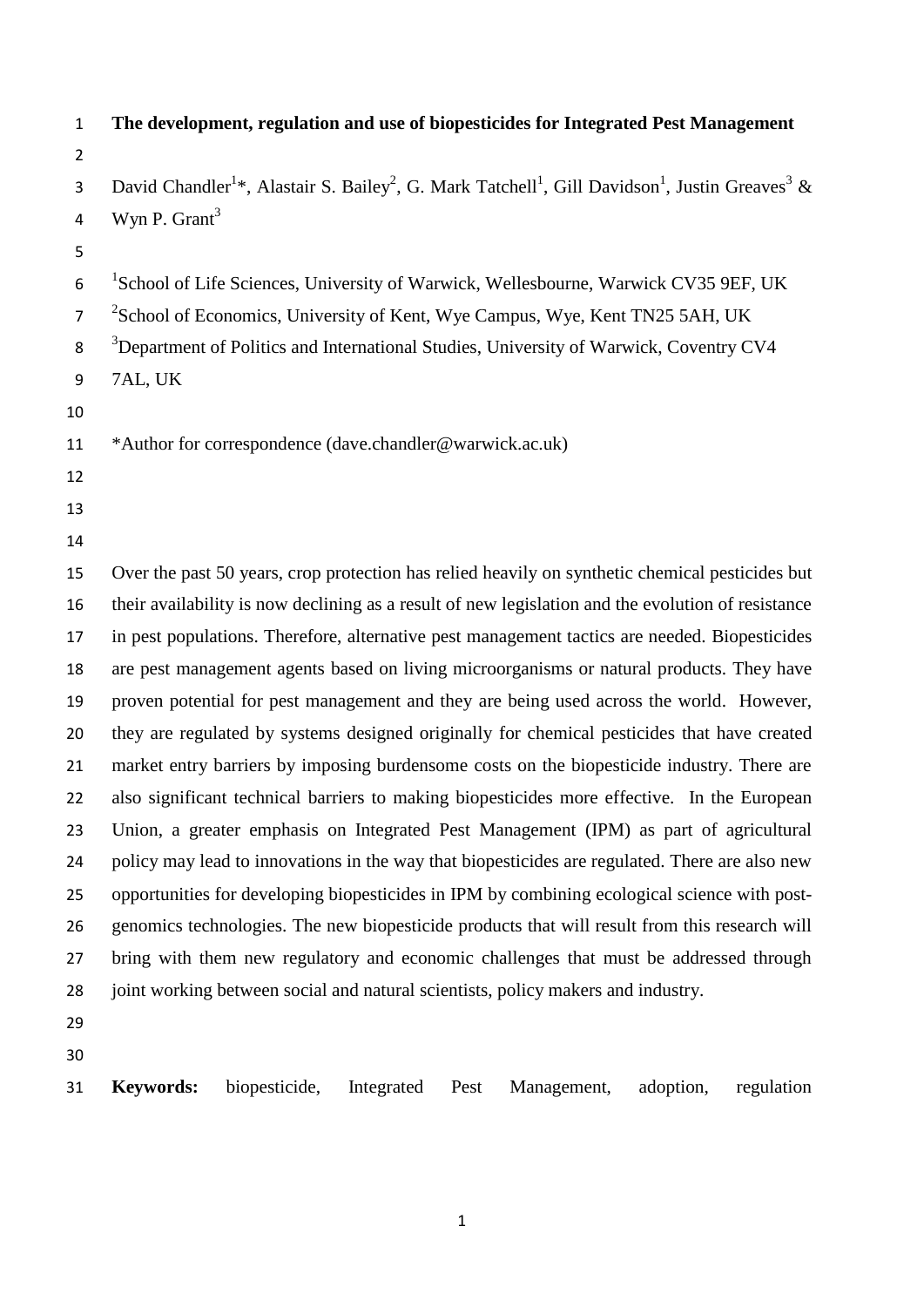### **INTRODUCTION**

 In this paper we discuss the challenges and opportunities for Integrated Pest Management (IPM) in the developed economies, with emphasis on the European Union. We focus on a set of crop protection tools known as biopesticides. We are concerned in particular with understanding the factors that hinder or facilitate the commercialisation and use of new biopesticide products.

 Over the next 20 years, crop production will have to increase significantly to meet the needs of a rising human population. This has to be done without damaging the other public goods – environment and social - that farming brings. There will be no "silver bullet" solution to the impending food production challenge. Rather, a series of innovations must be developed to meet the different needs of farmers according to their local circumstances (see for example [1]).

 One way to increase food availability is to improve the management of pests. There are estimated to be around 67,000 different crop pest species - including plant pathogens, weeds, invertebrates and some vertebrate species - and together they cause about a 40% reduction in the world"s crop yield [2]. Crop losses caused by pests undermine food security alongside other constraints such as inclement weather, poor soils, and farmers" limited access to technical knowledge [3].

 Since the 1960s, pest management in the industrialised countries has been based around the intensive use of synthetic chemical pesticides. Alongside advances in plant varieties, mechanisation, irrigation and crop nutrition, they have helped increase crop yields by nearly 70% in Europe and 100% in the USA [4]. However the use of synthetic pesticides is becoming significantly more difficult due to a number of interacting factors:

 The injudicious use of broad-spectrum pesticides can damage human health and the environment [5, 6]. Some of the "older" chemical compounds have caused serious health problems in agricultural workers and others because of inadequate controls during manufacture, handling and application.

 Excessive and injudicious prophylactic use of pesticides can result in management failure through pest resurgence, secondary pest problems or the development of heritable resistance [7]. Worldwide, over 500 species of arthropod pests have resistance to one or more insecticides [8], while there are close to 200 species of herbicide resistant weeds [9]. Pesticide products based on "old" chemistry are being withdrawn because of new health and safety legislation [10, 11]. However, the rate at which new, safer chemicals are being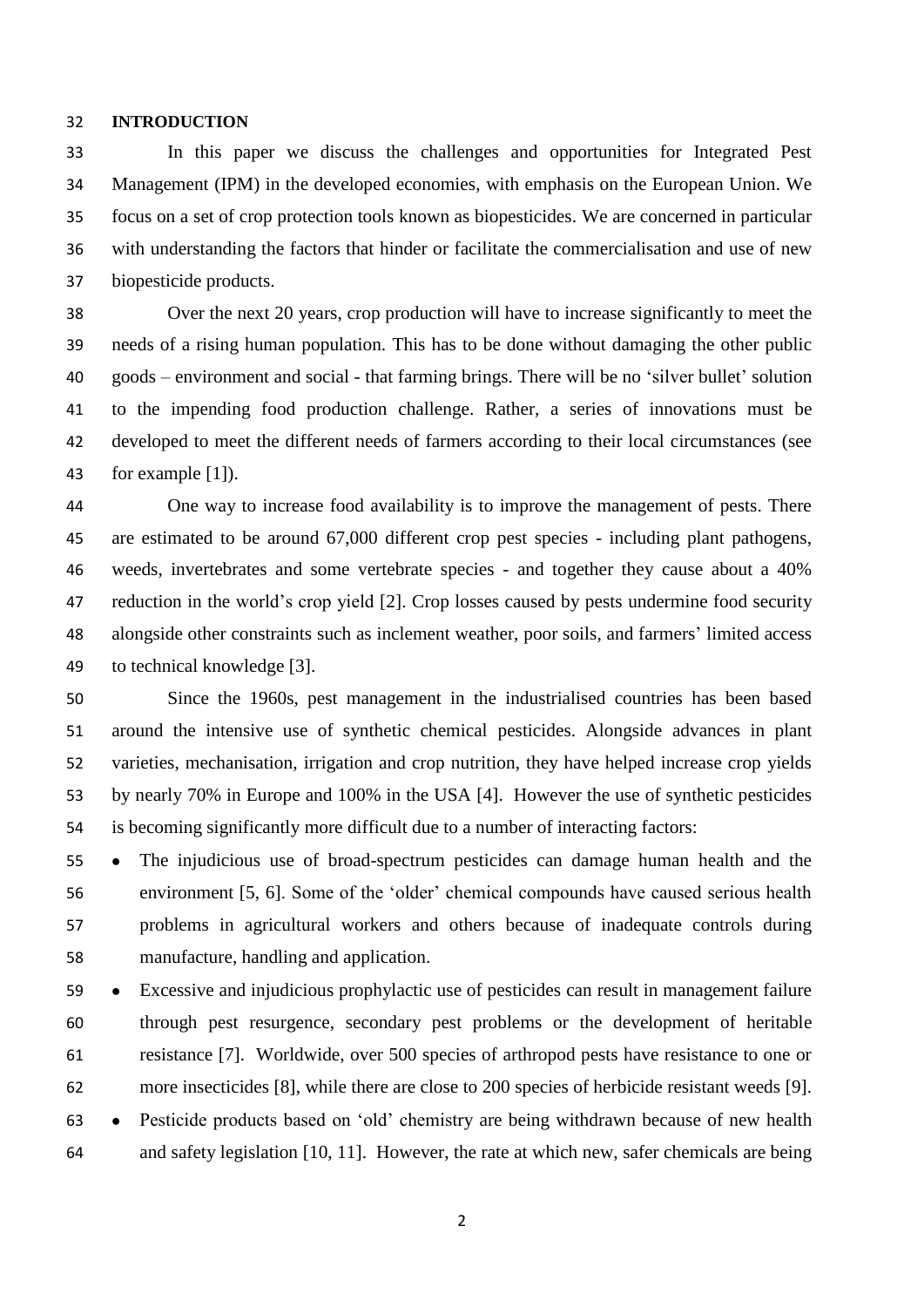made available is very low. This is caused by a fall in the discovery rate of new active molecules and the increasing costs of registration [12].

- Further pressures on pesticide use arise from concerns expressed by consumers and pressure groups about the safety of pesticide residues in food. These concerns are voiced despite the fact that pesticides are among the most heavily regulated of all chemicals.
- 

# **INTEGRATED PEST MANAGEMENT**

 There is an urgent requirement for alternative tactics to help make crop protection more sustainable. Many experts promote Integrated Pest Management as the best way forward and the European Union has placed it centrally within its 2009 Sustainable Use Directive on pesticides [13]. IPM is a systems approach that combines different crop protection practices with careful monitoring of pests and their natural enemies [14, 15]. The idea behind IPM is that combining different practices together overcomes the shortcomings of individual practices. The aim is not to eradicate pest populations but rather to manage them below levels that cause economic damage. The main IPM tactics include:

- 80 Synthetic chemical pesticides that have high levels of selectivity and are classed by regulators as low risk compounds, such as synthetic insect growth regulators.
- 82 Crop cultivars bred with total or partial pest resistance.

Cultivation practices, such as crop rotation, intercropping or undersowing.

- Physical methods, such as mechanical weeders.
- 85 Natural products, such as semiochemicals or biocidal plant extracts.
- Biological control with natural enemies, including: predatory insects and mites, parasitoids, parasites and microbial pathogens used against invertebrate pests; microbial antagonists of plant pathogens; and microbial pathogens of weeds.

 Decision support tools to inform farmers when it is economically beneficial to apply pesticides and other controls. These include the calculation of economic action thresholds, phenological models that forecast the timing of pest activity, and basic pest scouting. These tools can be used to move pesticide use away from routine calendar spraying to a supervised or targeted programme.

 IPM can be done to different levels of sophistication. Prokopy [16] outlines four levels: the basic Level One combines different tactics against one pest on one crop; whereas the highest Level Four embraces all pests and crops on the farm within an overall Integrated Crop Management system that involves members of the broad policy network (extension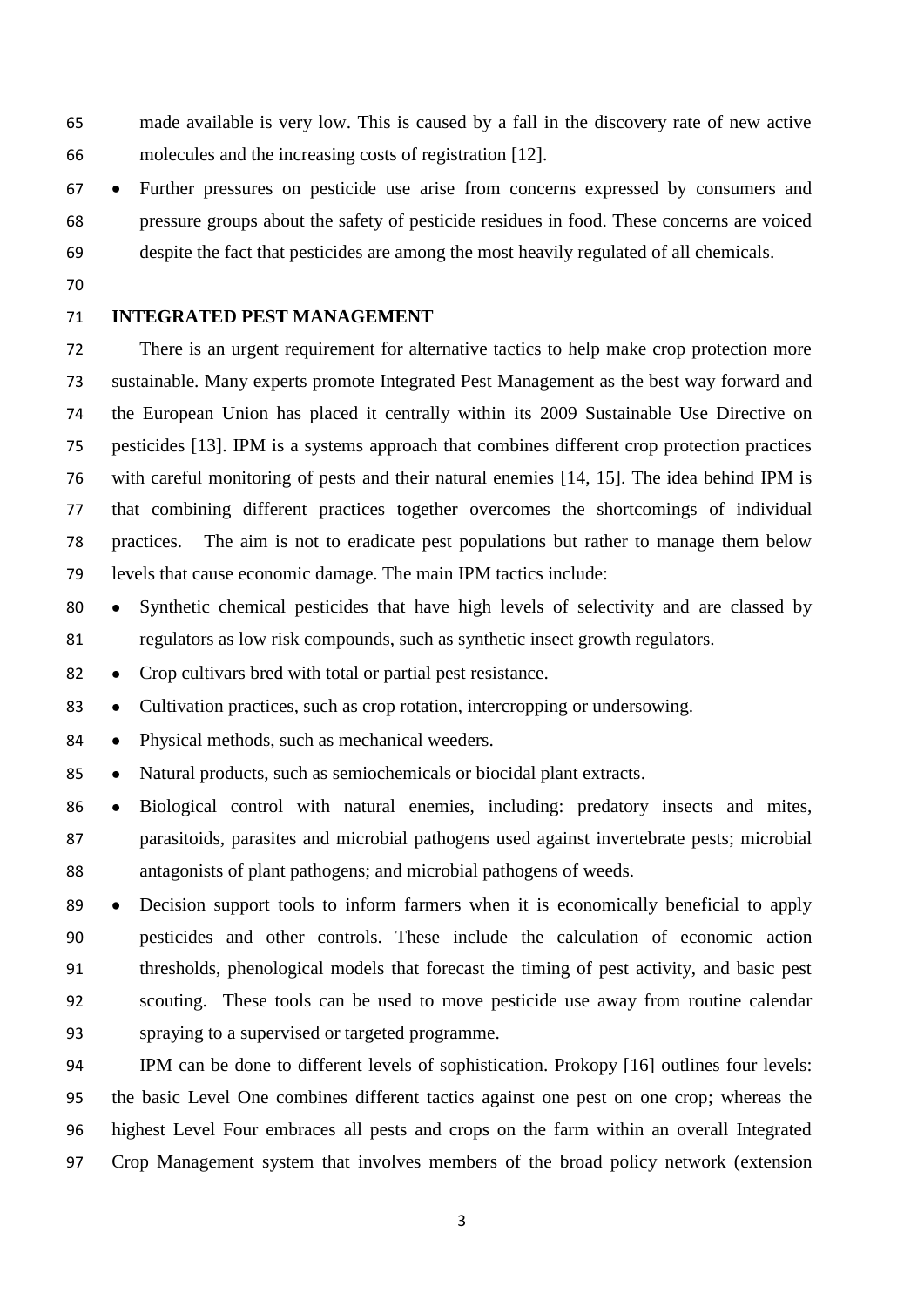services, industry, retailers, regulators) and takes account of the social, cultural and ecological context of farming.

 An analysis of 62 IPM research and development projects in 26 countries, covering over 5 million farm households, showed that IPM leads to substantial reductions in pesticide applications [4]. Over 60% of the projects resulted in both a reduction in pesticide use (average reduction 75%) and an increase in yields (average increase 40%). Approximately 20% of projects resulted in lowered pesticide use (average 60% reduction) with a slight loss in yield (average 5% reduction) [4]. Some 15 percent of projects showed an increase of yield (average 45% increase) with increased pesticide use (average 20% increase); these were mainly conservation farming projects that incorporated zero tillage and therefore made greater use of herbicides for weed control. The published evidence on the use of IPM by farmers outside of R&D projects is somewhat thin. For outdoor crops, IPM is based around targeted pesticide use, choice of cultivar and crop rotations. From a survey of 571 arable and mixed farms in the UK, Bailey *et al*. [17] recorded reasonable levels of adoption of good pesticide practice, including use of seed treatments (c. 70% adoption) and rotating pesticide classes (c. 55% adoption), as well as good agronomic practice such as crop rotation (75% adoption). However adoption of more "biologically-based" IPM tactics was low, such as insect pheromones for pest monitoring (20%) and introducing arthropod predators for biological control (7%).

 In contrast, biological control plays a central role in the production of many greenhouse crops. Pesticide resistance evolved in some key greenhouse pests as long ago as the 1960s, prompting the development of alternative methods of management. The pressure to reduce insecticide usage was reinforced by the adoption of bumblebees within greenhouses for pollination. Some highly effective IPM programmes are now in place, based around the biocontrol of insect and mite pests using combinations of predators, parasitoids, parasitic nematodes and entomopathogens. Short persistence pesticides are used on an at-need basis if they are compatible with biological control. Pest management strategies are also determined through a close interaction between growers, consultants, biocontrol companies and retailers. In Europe, IPM based around biological control is used on over 90% of greenhouse tomato, cucumber and sweet pepper production in the Netherlands [18] and is standard practice for greenhouse crops in the UK. In Almeria, Spain, the area under biocontrol-based IPM has increased from just 250 ha in 2005 to around 7,000 ha in 2008, while the proportion of the Dutch chrysanthemum crop grown under IPM increased from just 1% in 2002 to 80% in 2007 (R. GreatRex, Syngenta Bioline, pers. comm.). This use of biological control requires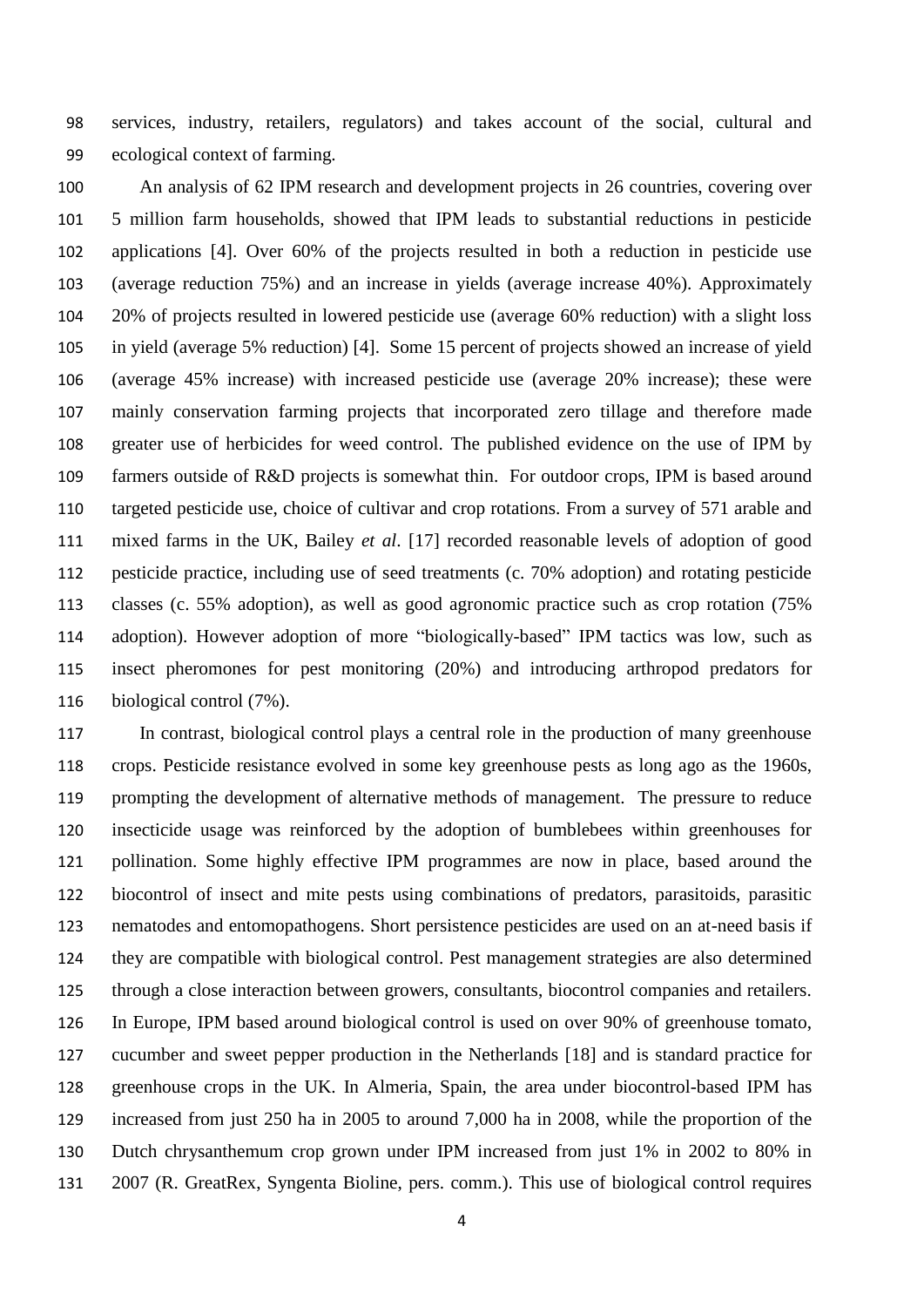considerable grower knowledge but it has clear benefits in terms of reliable pest control, lack of phytotoxicity, a short harvest interval and better crop quality.

## **BIOPESTICIDES**

 Biopesticides are a particular group of crop protection tools used in IPM. There is no formally agreed definition of a biopesticide. We define a biopesticide as a mass-produced agent manufactured from a living microorganism or a natural product and sold for the control of plant pests (this definition encompasses most entities classed as biopesticides within the OECD countries, see for example [19]). Examples of some biopesticides are given in Table 1. Biopesticides fall into three different types according to the active substance: (i) microorganisms; (ii) biochemicals and (iii) semiochemicals. The US Environmental Protection Agency also classes some transgenes as biopesticides (see "future directions in biopesticide development" later in this paper).

 *Microbial biopesticides.* Bacteria, fungi, oomycetes, viruses and protozoa are all being used for the biological control of pestiferous insects, plant pathogens and weeds. The most widely used microbial biopesticide is the insect pathogenic bacterium *Bacillus thuringiensis* (Bt) which produces a protein crystal (the Bt δ-endotoxin) during bacterial spore formation that is capable of causing lysis of gut cells when consumed by susceptible 150 insects [20]. The  $\delta$ -endotoxin is host specific and can cause host death within 48 hours [21, 22]. It does not harm vertebrates and is safe to people, beneficial organisms and the environment [23]. Microbial Bt biopesticides consist of bacterial spores and δ-endotoxin crystals mass-produced in fermentation tanks and formulated as a sprayable product. Bt sprays are a growing tactic for pest management on fruit and vegetable crops where their high level of selectivity and safety are considered desirable, and where resistance to synthetic chemical insecticides is a problem [24]. Bt sprays have also been used on broad acre crops such as maize, soybean and cotton, but in recent years these have been superseded by Bt transgenic crop varieties.

 Other microbial insecticides include products based on entomopathogenic baculoviruses and fungi. In the USA and Europe, the *Cydia pomonella* granulovirus (CpGV) is used as an inundative biopesticide against codling moth on apples. In Washington State, the USA"s biggest apple producer, it is used on 13% of the apple crop [25]. In Brazil, the nucleopolyhedrovirus of the soybean caterpillar *Anticarsia gemmatalis* was used on up to 4 million ha (approximately 35%) of the soybean crop in the mid 1990s [26]. At least 170 different biopesticide products based on entomopathogenic fungi have been developed for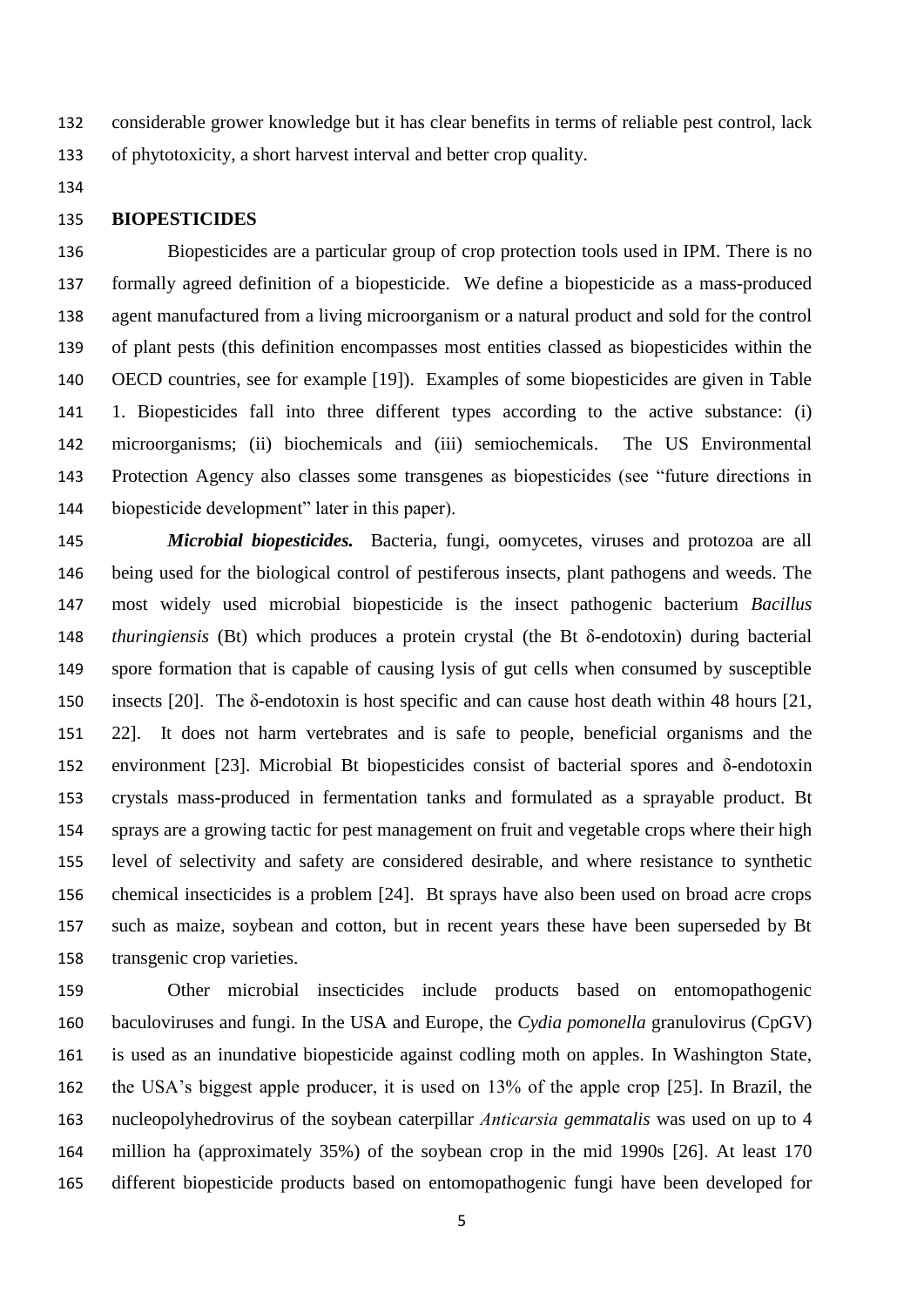use against at least five insect and acarine orders in glasshouse crops, fruit and field vegetables as well as broad acre crops, with about half of all products coming from Central and South America [27]. The majority of products are based on the ascomycetes *Beauveria bassiana* or *Metarhizium anisopliae*. The largest single country of use is Brazil, where commercial biopesticides based on *M. anisopliae* are used against spittlebugs on around 750,000 ha of sugarcane and 250,000 ha of grassland annually [28]. The fungus has also been developed for the control of locust and grasshopper pests in Africa and Australia [29] and is recommended by the FAO for locust management [30].

 Microbial biopesticides used against plant pathogens include *Trichoderma harzianum*, which is an antagonist of *Rhizoctonia, Pythium*, *Fusarium* and other soil borne pathogens [31]. *Coniothyrium minitans* is a mycoparasite applied against *Sclerotinia sclerotiorum*, an important disease of many agricultural and horticultural crops [32]. The K84 strain of *Agrobacterium radiobacter* is used to control crown gall (*Agrobacterium tumefaciens*), while specific strains of *Bacillus subtilis, Pseudomonas fluorescens* and *Pseudomonas aureofaciens* are being used against a range of plant pathogens including damping off and soft rots [33 - 36]. Microbial antagonists, including yeasts, filamentous fungi and bacteria, are also used as control agents of post harvest diseases, mainly against *Botrytis* and *Penicillium* in fruits and vegetables [37].

 Plant pathogens are being used as microbial herbicides. No products are currently available in Europe. Two products, "Collego" (*Colletotrichum gloeosporioides*) and "DeVine" *(Phytophthora palmivora*) have been used in the USA [38]. Collego is a bioherbicide of northern jointvetch in soybeans and rice that was sold from 1982 – 2003 [39]. DeVine is used in Florida citrus groves against the alien invasive weed stranglervine. It provides 95% to 100% control for about a year after application [39,40].

 *Biochemicals.* Plants produce a wide variety of secondary metabolites that deter herbivores from feeding on them. Some of these can be used as biopesticides. They include, for example, pyrethrins, which are fast-acting insecticidal compounds produced by *Chrysanthemum cinerariaefolium* [41]. They have low mammalian toxicity but degrade rapidly after application. This short persistence prompted the development of synthetic pyrethrins (pyrethroids). The most widely used botanical compound is neem oil, an insecticidal chemical extracted from seeds of *Azadirachta indica* [42].

 Two highly active pesticides are available based on secondary metabolites synthesized by soil actinomycetes. They fall within our definition of a biopesticide but they have been evaluated by regulatory authorities as if they were synthetic chemical pesticides.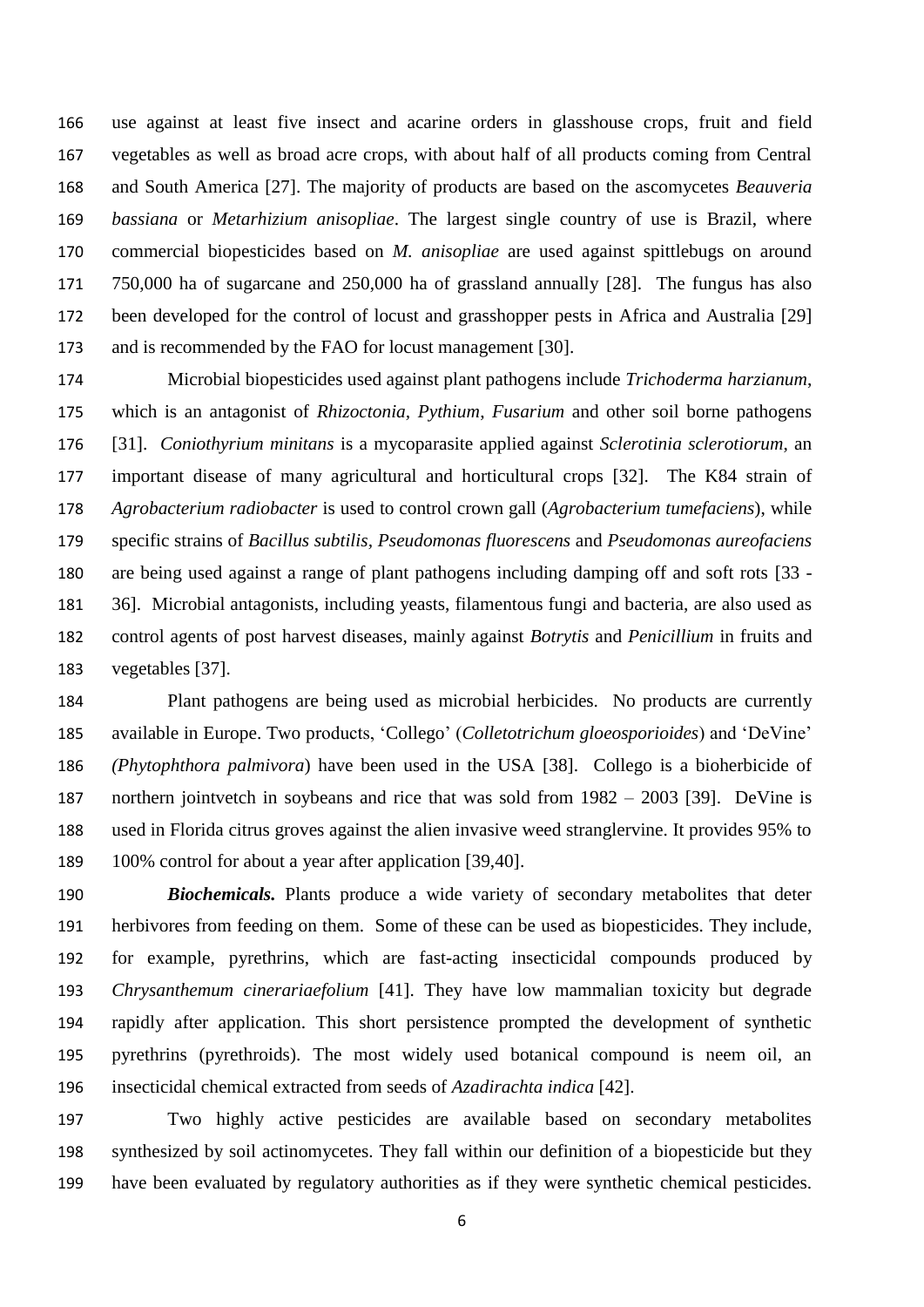Spinosad is a mixture of two macrolide compounds from *Saccharopolyspora spinosa* [43]. It has a very low mammalian toxicity and residues degrade rapidly in the field. Farmers and growers used it widely following its introduction in 1997 but resistance has already developed in some important pests such as western flower thrips [44]. Abamectin is a macrocyclic lactone compound produced by *Streptomyces avermitilis* [45]. It is active against a range of pest species but resistance has developed to it also, for example in tetranychid mites [46].

 *Semiochemicals.* A semiochemical is a chemical signal produced by one organism that causes a behavioural change in an individual of the same or a different species. The most widely used semiochemicals for crop protection are insect sex pheromones, some of which can now be synthesized and are used for monitoring or pest control by mass trapping [47], lure-and-kill systems [48] and mating disruption. Worldwide, mating disruption is used on over 660,000 ha and has been particularly useful in orchard crops [49].

 Biopesticides have a range of attractive properties that make them good components of IPM. Most are selective, produce little or no toxic residue, and development costs are significantly lower than those of conventional synthetic chemical pesticides [8]. Microbial biopesticides can reproduce on or in close vicinity to the target pest, giving an element of 217 self-perpetuating control. Biopesticides can be applied with farmers' existing spray equipment and many are suitable for local scale production. The disadvantages of biopesticides include a slower rate of kill compared to conventional chemical pesticides, shorter persistence in the environment, and susceptibility to unfavourable environmental conditions. Because most biopesticides are not as efficacious as conventional chemical pesticides, they are not suited for use as stand-alone treatments. However their selectivity and safety mean that they can contribute meaningfully to incremental improvements in pest control [50]. A good example is the entomopathogenic fungus *Beauveria bassiana*, which is being used in combination with invertebrate predators against twospotted spider mites on greenhouse crops [51]. Spider mites are routinely managed using regular releases of predators, but there are often periods in the season when control breaks down. In the past, growers relied on conventional pesticides as a supplementary treatment but this has become ineffective because of pesticide resistance and it can have knock-on effects on other insect natural enemies. *Beauveria bassiana* is effective against spider mites, has a short harvest interval, and is compatible with the use of predators [51]. So it works well as an IPM component and is now the recommended supplementary treatment for spider mite on greenhouse crops across Europe.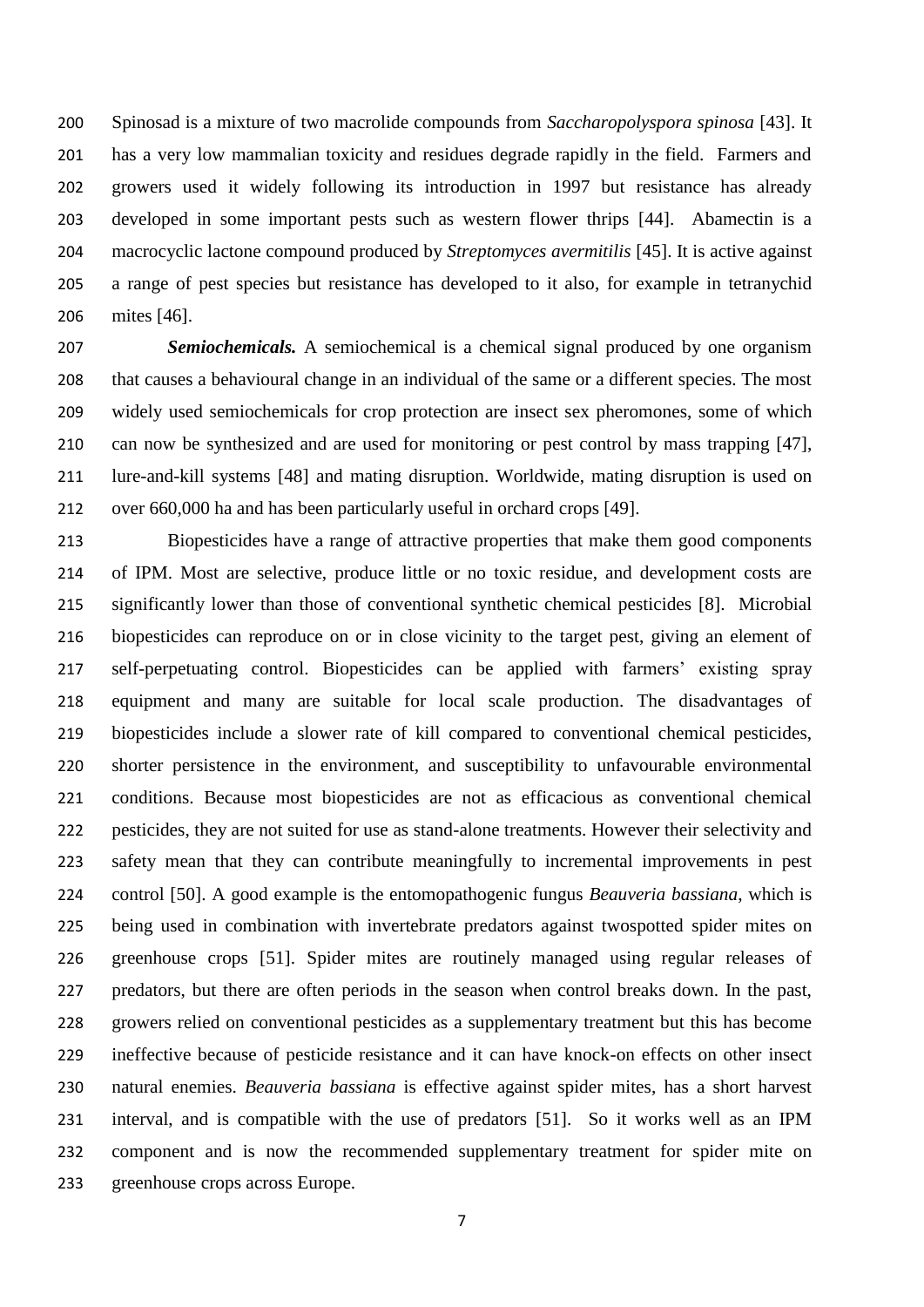## **BIOPESTICIDE COMMERCIALISATION**

 Worldwide there are about 1,400 biopesticide products being sold [52]. At present there are 68 biopesticide active substances registered in the EU and 202 in the USA. The EU biopesticides consist of 34 microbials, 11 biochemicals, and 23 semiochemicals [53], while the USA portfolio comprises 102 microbials, 52 biochemicals and 48 semiochemicals [54]. To put this into context, these biopesticide products represent just 2.5% of the total pesticide market [55]. Marrone [52] has estimated the biopesticides sector currently to have a five-year compound annual growth rate of 16% (compared to 3% for synthetic pesticides) that is expected to produce a global market of \$10 billion by 2017. However the market may need to increase substantially more than this if biopesticides are to play a full role in reducing our overreliance on synthetic chemical pesticides.

 Companies will only develop biopesticide products if there is profit in doing so. Similarly the decision for a farmer whether or not to adopt a novel technology can be thought of in economic terms as a cost-benefit comparison of the profits to be made from using the novel versus the incumbent technology. A number of features of the agricultural economy make it difficult for companies to invest in developing new biopesticide products and, at the same time, make it hard for farmers to decide about adopting the new technology:

 **Lack of profit from niche market products**. Many biopesticides have high levels of selectivity. For example, bioinsecticides based on baculoviruses, such as the CpGV mentioned previously, typically are selective for just one or a few species of insect. This is of great benefit in terms of not harming other natural enemies and wildlife, but it means that biopesticides are niche market products with low profit potential. To quote Gelernter [56] "The features that made most Biological Control Products so attractive from the standpoint of environmental and human safety also acted to limit the number of markets in which they were effective".

 **Fixed costs**. Because conventional chemical pesticides are used so widely, the fixed costs associated with them are spread over many users and hence represent a small part of the total cost of pest control. The knowledge needed by farmers to get effective control with pesticides is lower than with tactics such as biocontrol [57, 58]. Potential adopters of biopesticides face large fixed costs of adoption that will only decrease once the technology is used more widely, thereby disadvantaging early adopters.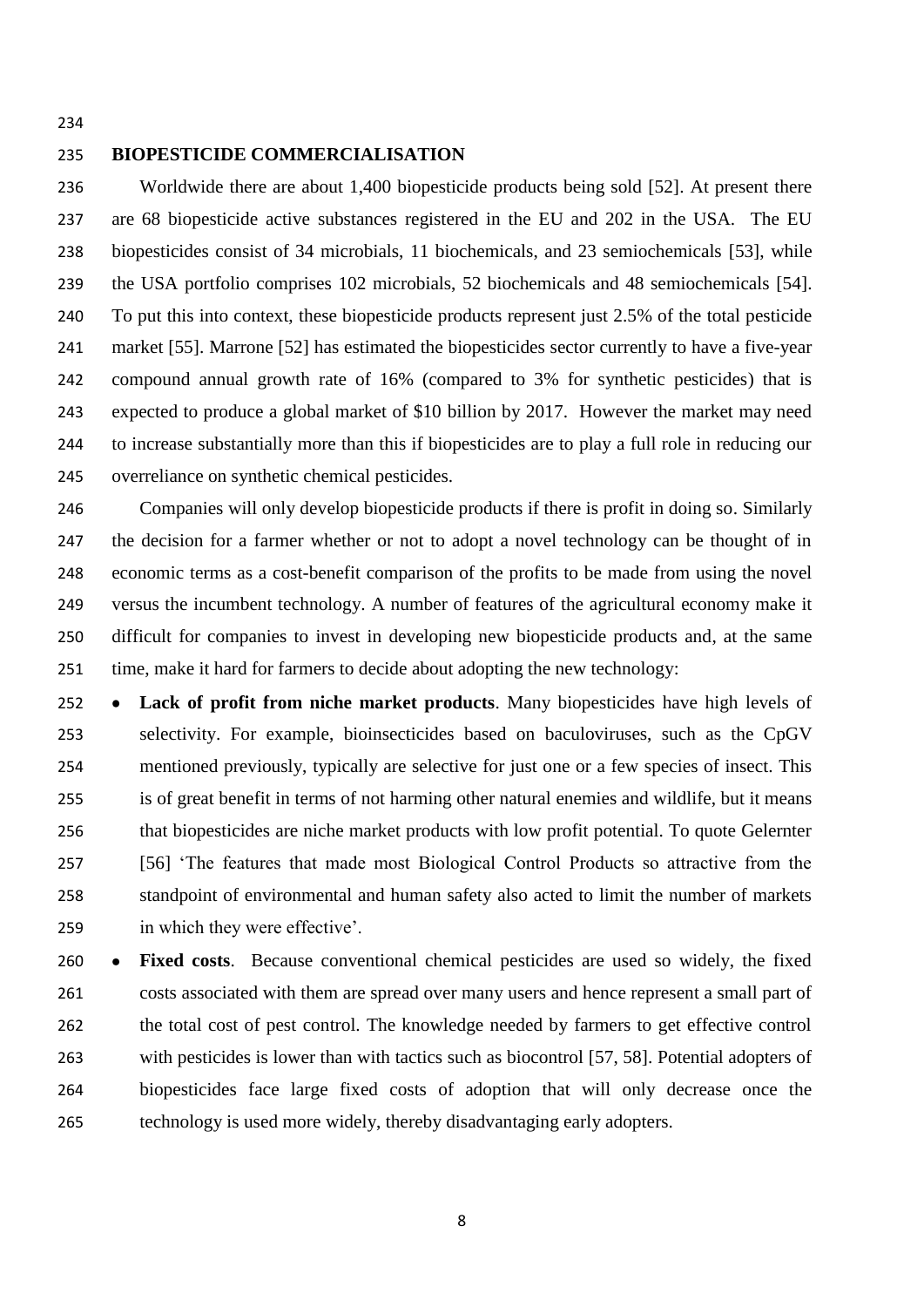**Farmers' risk aversion**. For fruit and vegetable crops, cosmetic appearance is as important as yield when it comes to making a profit. The risks of producing an unmarketable crop are high, forcing growers to be risk averse with respect to new, untested crop protection technologies. Because conventional pesticides have been the mainstay of crop protection for over 50 years, there is a wealth of experience that gives farmers and growers confidence in their effectiveness. Farmers have achieved scale economies in pesticide use as a result of "learning by doing" – the concept that one becomes more productive at a task the more it is repeated. In comparison, the more limited evidence base and practical experience with biologically-based IPM technologies creates uncertainty for farmers [59 - 61]. Farmers" risk averse preferences can result in sub-optimal patterns of adoption of new technologies [62]. Risk aversion is made worse if farmers" expectations of new technologies are more focused on the potential downsides 278 rather than the benefits [63].

 **IPM portfolio economies**. Different IPM tactics work together as a "technology bundle" or portfolio. If a farmer wants to switch from using a single chemical pesticide for pest control to IPM then (s)he will have to decide which combination of tactics to use. The number of potential portfolios to choose from increases rapidly as more tactics are included [64]: with three tactics there are a total of seven different portfolios, with four tactics there are 11 different portfolios and so forth. Choosing the best portfolio in such cases is extremely challenging. The only realistic option is to develop a portfolio incrementally. Where a portfolio is already in place, then a farmer has to consider the benefits of adopting a new IPM tactic in the light of the current portfolio. Farmers want to use the minimum number of different tactics for the maximum benefit. Should the new tactic be added to the existing portfolio, or should it be used to replace an incumbent tactic? In some instances it is possible to replace a conventional synthetic chemical pesticide with a biopesticide without disturbing the existing IPM system (as in the case of using *B. bassiana* for control of spidermites in greenhouse IPM). In such a case the new biopesticide technology can be adopted quickly and easily. However, IPM tactics may be synergistic, such that one tactic in the portfolio results in an improved performance in others [65, 66]. This is beneficial for IPM, but the interdependency of different tactics in this way can make it difficult to substitute with new technologies as they become available.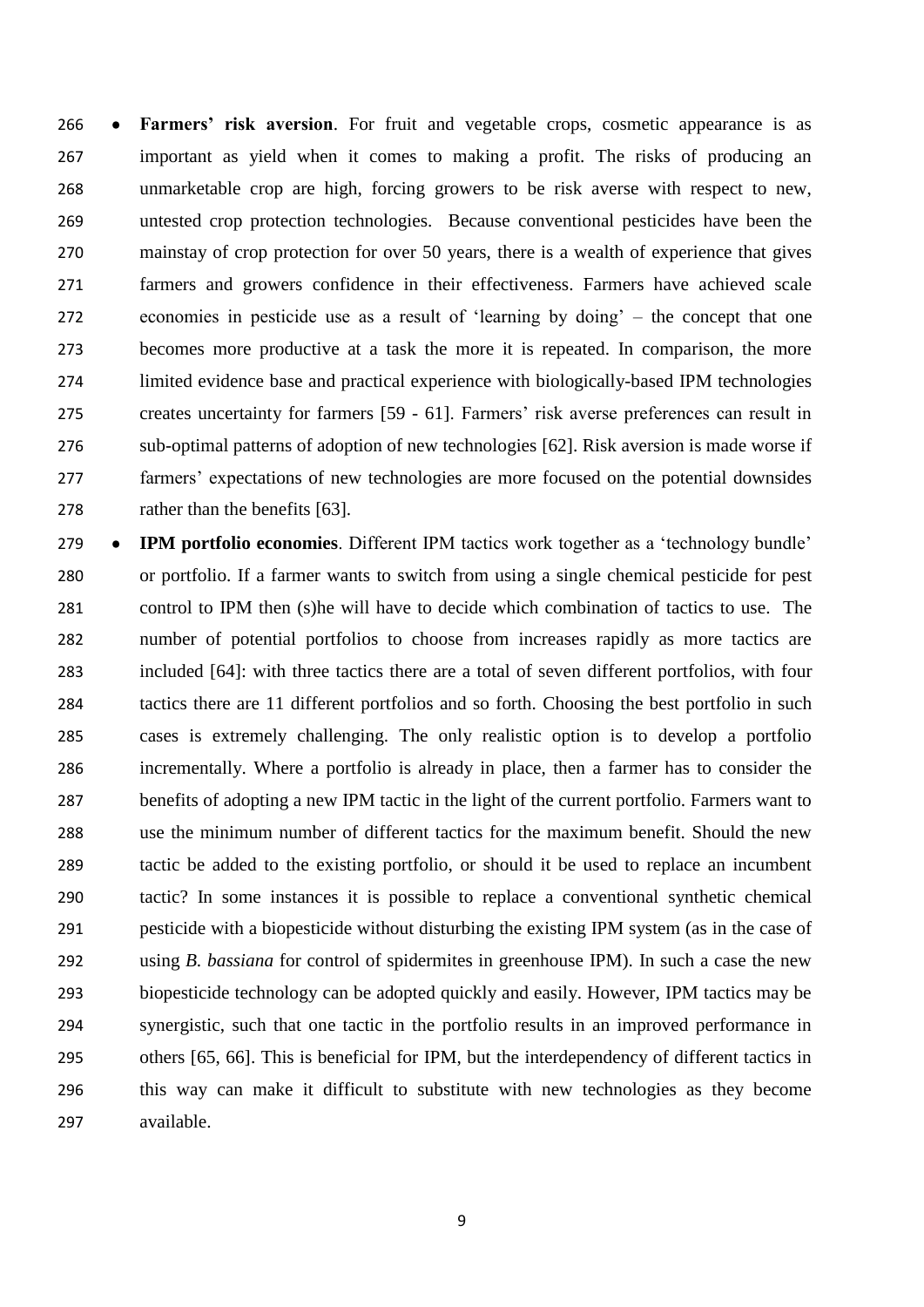These factors mean that using conventional synthetic chemical pesticides applied on a calendar basis can be difficult to replace in favour of an IPM portfolio of alternative tactics including biopesticides. Chemical pest control may then become locked into the system until such a time that it fails, for example if pesticide resistance becomes widespread, as in the greenhouse crops industry. Pesticide "lock in" also means that the adoption of new technologies will be biased towards tactics that closely resemble the incumbent pesticide technology. In the case of biopesticides, the products that have been most successful so far, such as microbial Bt, are very similar to chemical pesticides. This "chemical model" of biopesticide development has encouraged companies to turn their attention away from the beneficial, biologically-based characteristics of biopesticides (such as the ability of microbial agents to reproduce within host populations) and instead focus on trying to use biopesticides as chemical pesticide "clones", resulting in unrealistic expectations of chemical-like efficacy [67].

 It is important to stress that chemical pesticides are and will remain a vital part of crop protection. When used appropriately they can give excellent control with minimal adverse effects. The use of chemical pesticides should therefore be promoted within an IPM framework so that they are used sparingly to minimise the evolution of resistance in target pest populations. However, IPM will only work if farmers have access to a range of crop protection tactics together with the knowledge on how to integrate them.

### **REGULATORY BARRIERS TO BIOPESTICIDE COMMERCIALISATION**

 Biopesticides encompass a very wide range of living and non-living entities that vary markedly in their basic properties, such as composition, mode of action, fate and behaviour in the environment and so forth. They are grouped together by governments for the purposes of regulating their authorisation and use. These regulations are in place: firstly, to protect human and environmental safety; and secondly to characterize products and thereby ensure that manufacturers supply biopesticides of consistent and reliable quality. The European Union also requires that the efficacy of a biopesticide product is quantified and proven in order to support label claims. Only authorized biopesticide products can be used legally for crop protection.

 The guidance of the OECD is that biopesticides should only be authorised if they pose minimal or zero risk. For example, the OECD guidance for microbial biopesticides is that: "*the microorganism and its metabolites pose no concerns of pathogenicity or toxicity to mammals and other non-target organisms which will likely be exposed to the microbial*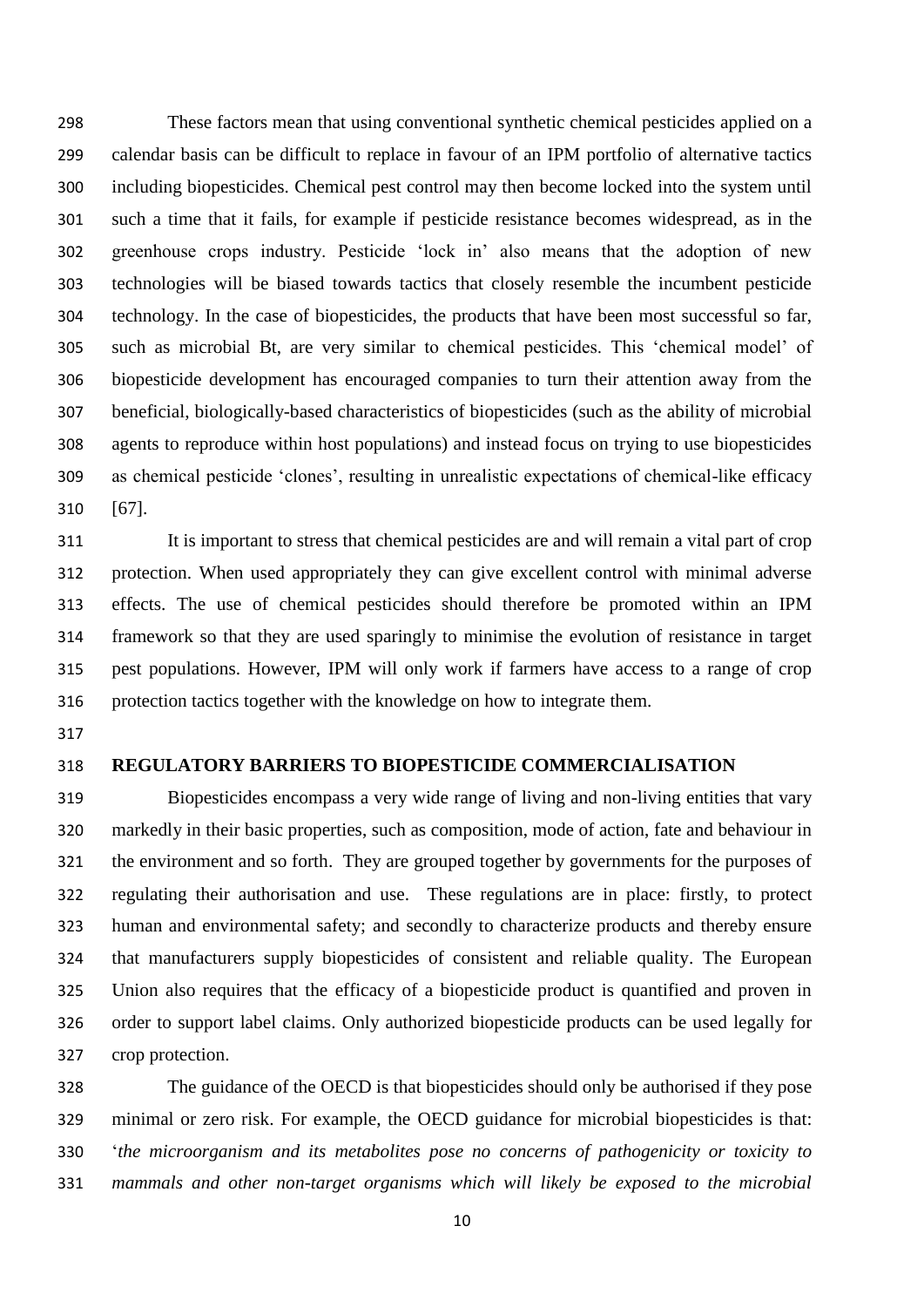*product; the microorganism does not produce a known genotoxin; all additives in the microbial manufacturing product and in end-use formulations are of low toxicity and suggest little potential for human health or environmental hazard'* [68]. The biopesticide registration data portfolio required by the regulator is normally a modified form of the one in place for conventional chemical pesticides and is used by the regulator to make a risk assessment. It includes information about mode of action, toxicological and eco-toxicological evaluations, host range testing and so forth. This information is expensive for companies to produce and it can deter them from commercialising biopesticides which are usually niche market products. Therefore, the challenge for the regulator is to have an appropriate system in place for biopesticides that ensures their safety and consistency but which does not inhibit commercialisation. Until very recently, it is true to say that government regulators – with the probable exception of the USA - were unfamiliar with biologically-based pest management and were therefore slow to appreciate the need to make the regulatory process appropriate for biopesticides rather than treat them in the same way as synthetic chemical pesticides.

 The decision whether or not to authorize a biopesticide product is made on the basis of expert opinion residing within the regulatory authority. When the regulators lack expertise with biopesticides, they tend to delay making a decision and may request the applicant provides them with more data. There is also a risk that the regulator – using the chemical pesticide registration model - requests information that is not appropriate. Some regulatory authorities, the UK for example, have acknowledged that basing the regulatory system for biopesticides on a chemical pesticides model has been a barrier to biopesticide commercialisation [69]. A key question is whether the regulator, having recognised a problem, is able to do something about it. Social science theory indicates that government regulators and other bureaucratic organisations are vulnerable to "goal displacement", during which they turn their focus away from achieving outcomes and instead concentrate more on internal processes [70]. This can lead to systemic problems and stand in the way of introducing innovations into the regulatory system. This is not to say that regulatory innovation is not possible, and where there is sound evidence that a particular group of biopesticides presents minimal risk the regulators have modified the data requirements. For example, the OECD regard semiochemicals used for arthropod control as presenting minimal hazard, with straight chain lepidopteran pheromones which form the majority of semiochemical-based biopesticides being thought sufficiently safe as to justify "substantial reductions in health and environmental data requirements" [71]. Other innovations are also being developed, which we discuss in the following sections: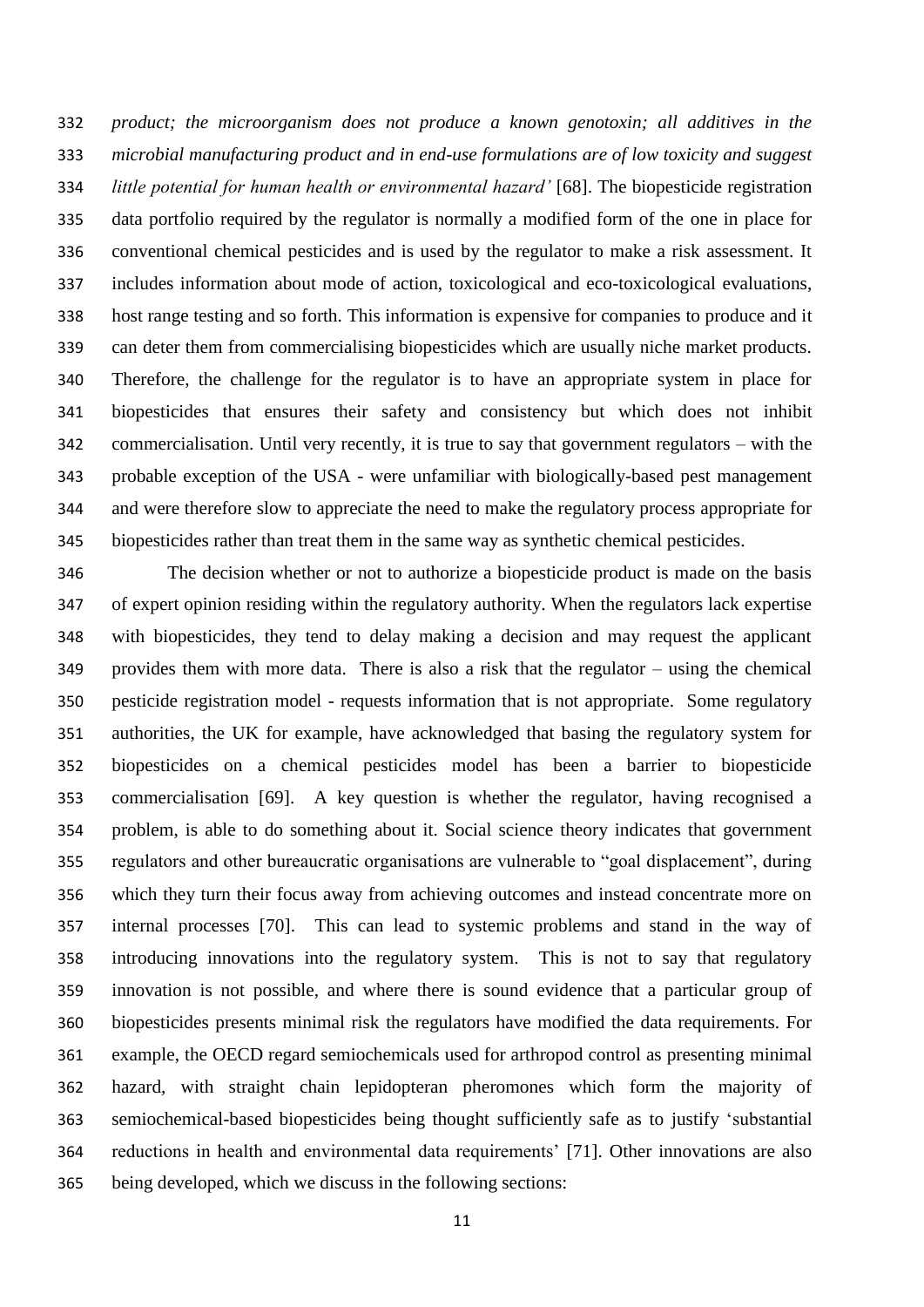*New EU legislation could promote biopesticide use*. The EU passed a package of legislative measures in 2009 based around IPM, including the Framework Directive on the Sustainable Use of Pesticides (EU DG Environment). IPM principles do not become mandatory until 2014, but member states have been encouraged to use rural development programmes (funded under the Common Agricultural Policy) to provide financial incentives to farmers to start implementing IPM before this date. In the Commission"s view, further research is still needed to develop successful crop-specific strategies for the deployment of IPM and this should include multidisciplinary research. The Commission also regards it as "crucial that Member States support the development of certified IPM advisory services organised by cropping systems to bridge the gap between research and end-users and help farmers for the adaptation of IPM principles to local situations." [72]. Although such services can be provided privately and their quality guaranteed by a system of certification, it may be that countries that have retained state extension services, such as Denmark, have an inherent advantage in providing IPM advice in a cost effective way.

 Alongside the Sustainable Pest Management Directive, the EU also introduced a regulation which substantially amended the plant protection legislation embodied in Directive 91/414 [73]. This directive provided for a two-tier system of regulation involving the Community and member state levels. However, it quickly became evident that mutual recognition between different member states was not working, hence undermining the functioning of the EU internal market and deterring the development of biopesticides and other innovative products. One of the solutions advanced was to divide Europe into climatically similar zones ("eco zones") where registration in one member state would facilitate registration in others in the same zone. This proposal proved controversial during the passage of the legislation. It was eventually achieved with northern, central and southern zones and an EU-wide one for greenhouses.

 The new legislation gives a specific status to non-chemical and natural alternatives to conventional chemical pesticides and requires them to be given priority wherever possible. Biopesticides should generally qualify as low-risk active substances under the legislation. Low-risk substances are granted initial approval for 15 years rather than the standard 10. A reduced dossier can be submitted for low risk substances but this has to include a demonstration of sufficient efficacy. One requirement for low risk substances, that is still to be elaborated, is that their half-life in the soil should be less than 60 days and this may cause problems for some microbial biopesticides, such as rhizosphere-competent antagonists of soil-borne plant pathogens.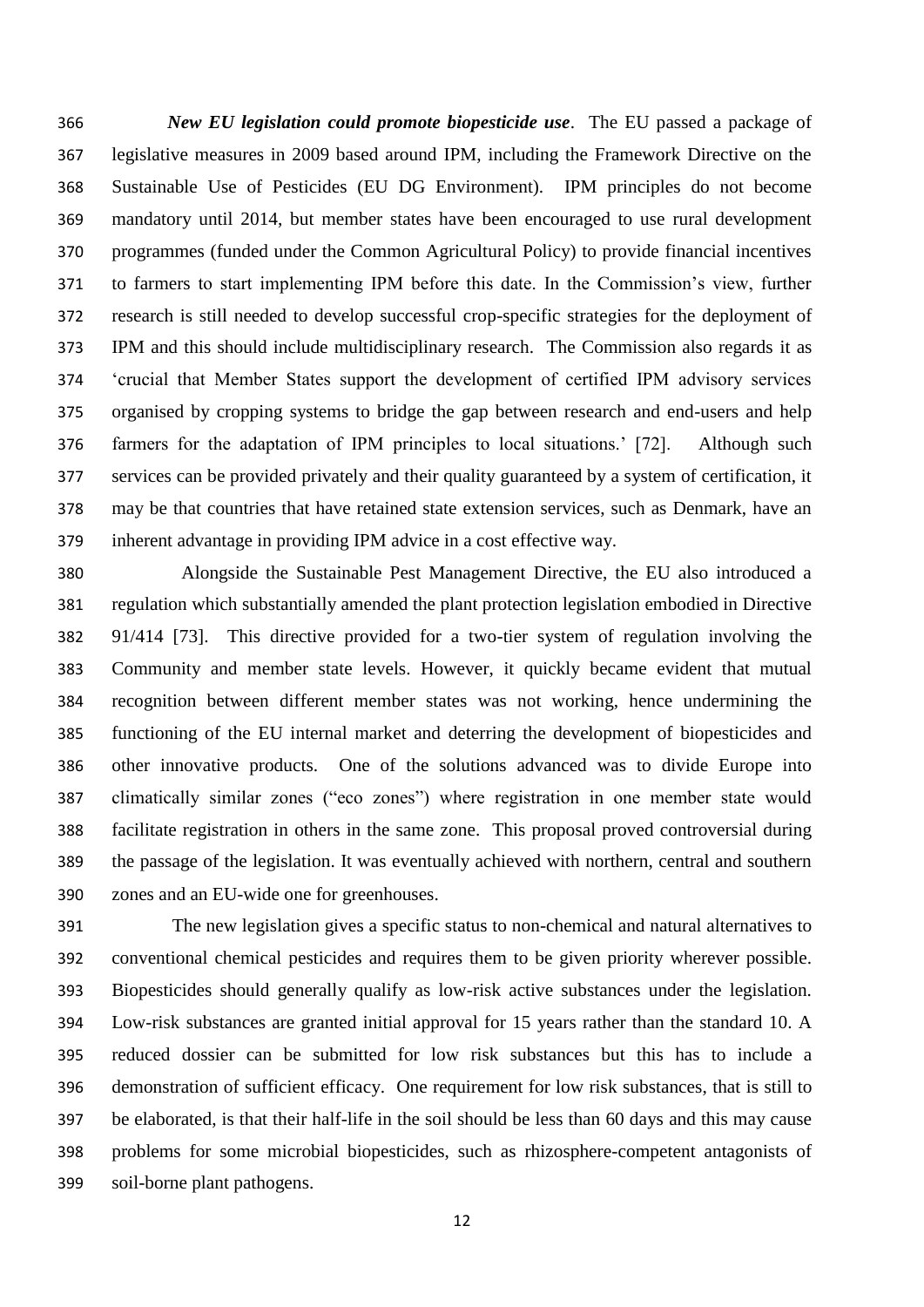The new European legislation does not give the biopesticides industry all that it may have hoped for, but it does give biopesticides legislative recognition and opens up the potential for faster authorisation processes and effective mutual recognition. This will require sustained work by those interested in the wider use of biopesticides. Many of the details of how mutual recognition in eco zones will operate in practice remain to be resolved, for example how member states will interact with one another during the process. The achievement of real gains is very sensitive to the detailed implementation of the new procedures. What is clear is that the considerable variations in the levels of resource available to regulatory authorities in different member states will be a constraint on effective delivery.

 *EU member state regulation.* In the EU, having a system of mutual recognition of plant protection products means that it is possible for one member state to engage in regulatory innovation and gain a first mover advantage over other member states. In relation to biopesticides, it is arguable that Britain has taken such a position.

 Concern about the lack of availability of biopesticides in the UK led to the introduction in June 2003 of a pilot project to facilitate their registration. Its aim was to increase the availability of biopesticides by improving knowledge and raising awareness of 417 the requirements of the UK government regulator (at the time, the government regulator was the Pesticides Safety Directorate (PSD) but it has subsequently become the Chemicals Regulation Directorate (CRD)). In April 2006 the pilot project was turned into a fully-fledged Biopesticides Scheme. Prior to the introduction of the scheme, just four products had been approved between 1985 and 1997. Following the introduction of the pilot project, seven products were guided to approval. In April 2007 five products were at various stages of evaluation and several other companies were discussing possible applications with PSD. Two products were approved in 2009 and several were at various stages of the registration process.

 In order to better operate the scheme the regulator provides specialist training on biopesticides to members of its Pesticide Approvals Group and has assigned a Biopesticides Champion. PSD thought it desirable to involve as many people in their Pesticide Approvals Group in this work as possible, rather than having a unit that only dealt with biopesticides and which would probably have insufficient work. Trained staff members are able to participate in pre-submission meetings with applicant biopesticide companies. Particularly if they are held early in the process, they can help applicants to plan the acquisition of the data they need for registration and also avoid the compilation of any material which would be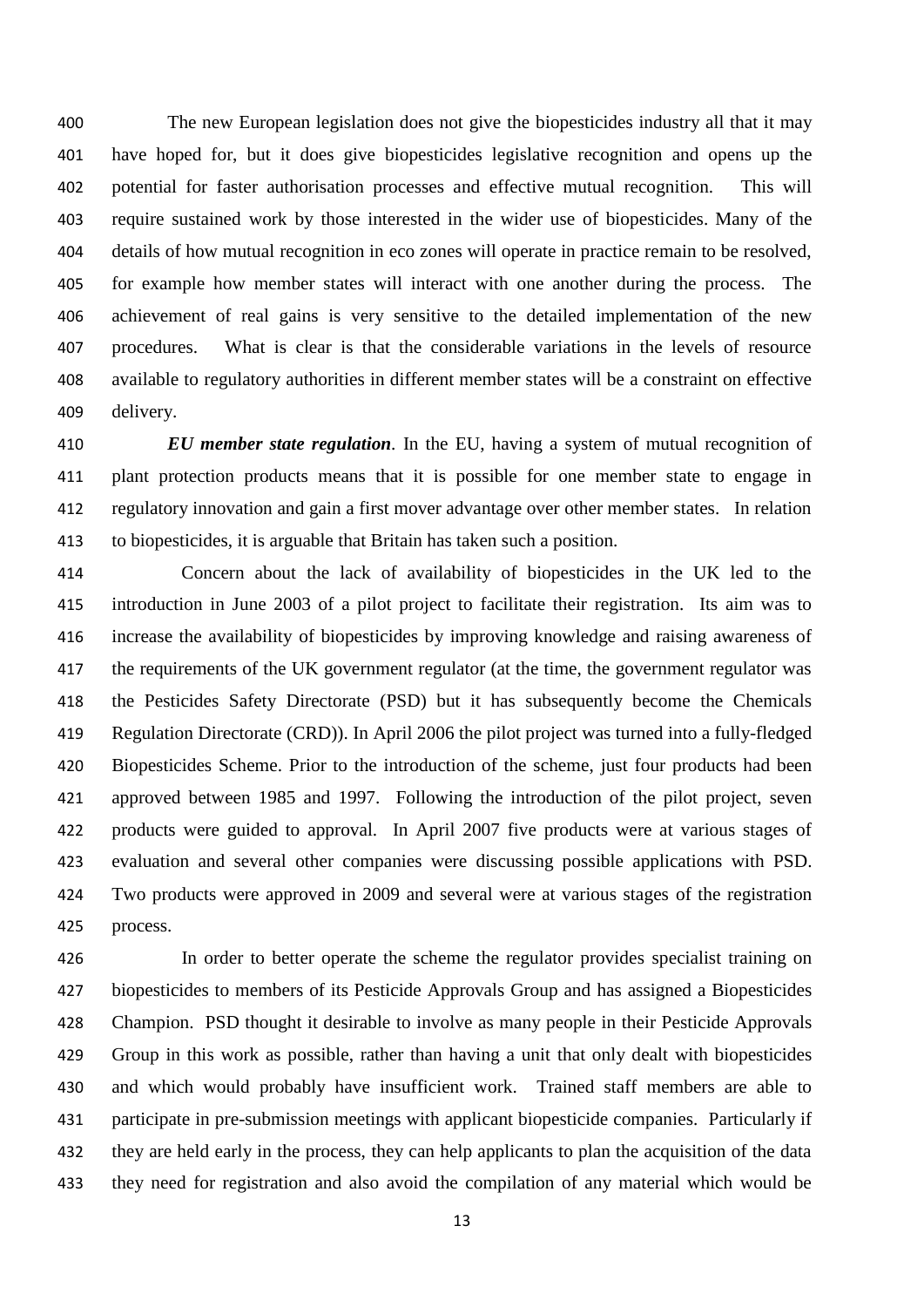superfluous. A number of such meetings were observed on a non-participant basis as part of our research. The meetings enabled the identification of gaps in the application dossier and mutually helpful discussions of how these could be filled, for example, by using data published in the scientific literature. The UK Scheme charges reduced fees for biopesticides: £22,500 for microbial biopesticides, £13,000 for pheromones and £7,500 for taking either through European Food Safety Authority (EFSA) procedures. Before the introduction of the pilot project, there was a standard fee of £40,000 for everything termed a biopesticide. In comparison, the cost of core dossier evaluation, provisional approval and EFSA review for a 442 synthetic chemical pesticide would be between £120,000 and £180,000 from March 2007. CRD intends to continue to operate the Biopesticides Scheme with reduced fees.

 The scheme has had to face a number of challenges. It has involved CRD reaching out to non-traditional "customers" who may be suspicious of the regulatory authority because they have no experience of working with them. As a biopesticides consultant commented in interview in our research, "Pre-submission is a key element because registration is still an unknown, a lot of fear, people want me to hold their hands, introduce them to PSD." From a CRD perspective, the biopesticides scheme was seen as a pathfinder in Europe and it could make it the preferred regulation authority for such products providing it is able to maintain the process of regulatory innovation.

### **FUTURE DIRECTIONS**

 Governments are likely to continue imposing strict safety criteria on conventional chemical pesticides, and this will result in fewer products on the market. This will create a real opportunity for biopesticide companies to help fill the gap, although there will also be major challenges for biopesticide companies, most of which are SMEs with limited resources for R&D, product registration and promotion. Perhaps the biggest advances in biopesticide development will come through exploiting knowledge of the genomes of pests and their natural enemies. Researchers are already using molecular-based technologies to reconstruct the evolution of microbial natural enemies and pull apart the molecular basis for their pathogenicity [74 - 76]; to understand how weeds compete with crop plants and develop resistance to herbicides [77]; and to identify and characterise the receptor proteins used by insects to detect semiochemicals [78]. This information will give us new insights into the ecological interactions of pests and biopesticides and lead to new possibilities for improving biopesticide efficacy, for example through strain improvement of microbial natural enemies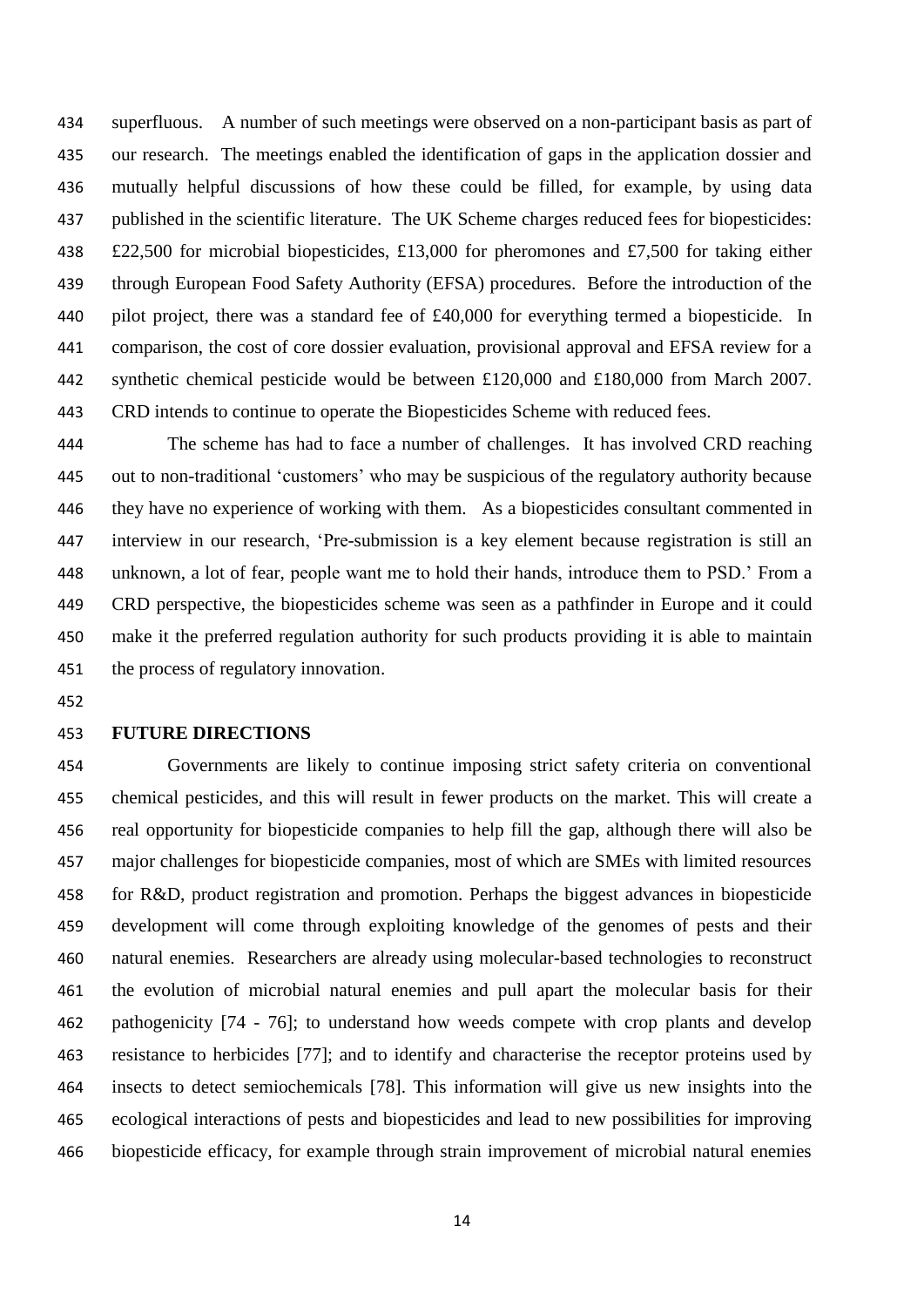[79]. As the genomes of more pests become sequenced, the use of techniques such as RNA interference for pest management is also likely to be put into commercial practice [80].

 We stated earlier that biopesticide development has largely been done according to a chemical pesticides model that has the unintended consequence of downplaying the beneficial biological properties of biopesticides such as persistence and reproduction [67] or plant growth promotion. The pesticides model still has much to offer, for example in improving the formulation, packaging and application of biopesticides. However, it needs to be modified in order to investigate biopesticides from more of a biological / ecological perspective. For example, biologists are only just starting to realise the true intricacies of the ecological interactions that occur between microbial natural enemies, pests, plants and other components of agroecosystems [81]. Take entomopathogenic fungi for instance. We now know that species such as *Beauveria bassiana* and *Metarhizium anisopliae,* traditionally thought of solely as insect pathogens, can also function as plant endophytes, plant disease antagonists, rhizosphere colonizers, and plant growth promoters [82]. This creates new and exciting opportunities for exploiting them in IPM, for example by inoculating plants with endophytic strains of entomopathogenic fungi to prevent infestation by insect herbivores. There are opportunities also to exploit the volatile alarm signals emitted by crop plants so that they recruit microbial natural enemies as bodyguards against pest attack [83 - 85] and to use novel chemicals to impair the immune system of crop pests to make them more susceptible to microbial biopesticides [86, 87].

 The biopesticide products that will result from new scientific advances may stimulate the adoption of different policies in different countries. We have seen this already with GM crops. In the USA, Canada, China, India and Brazil, farmers have been quick to adopt transgenic broad acre crops expressing Bt δ-endotoxin genes. For example, in the USA, 63% of the area of maize planted, and 73% of the area of cotton, now consists of GM varieties expressing Bt δ-endotoxin genes [88]. The US Environmental Protection Agency includes transgenes in its categorisation of biopesticides. In Europe, by contrast, there has been widespread resistance among consumers to GM crops and the EU excludes them from the biopesticide regulatory process. Another complex issue surrounds the regulation of biopesticides that have multiple modes of action. For example, species of the fungus *Trichoderma*, which are used as biopesticides against soil borne plant pathogenic fungi, are able to parasitize plant pathogenic fungi in the soil; they also produce antibiotics and fungal cell wall degrading enzymes, they compete with soil borne pathogens for carbon, nitrogen and other factors, and they can also promote plant growth by the production of auxin-like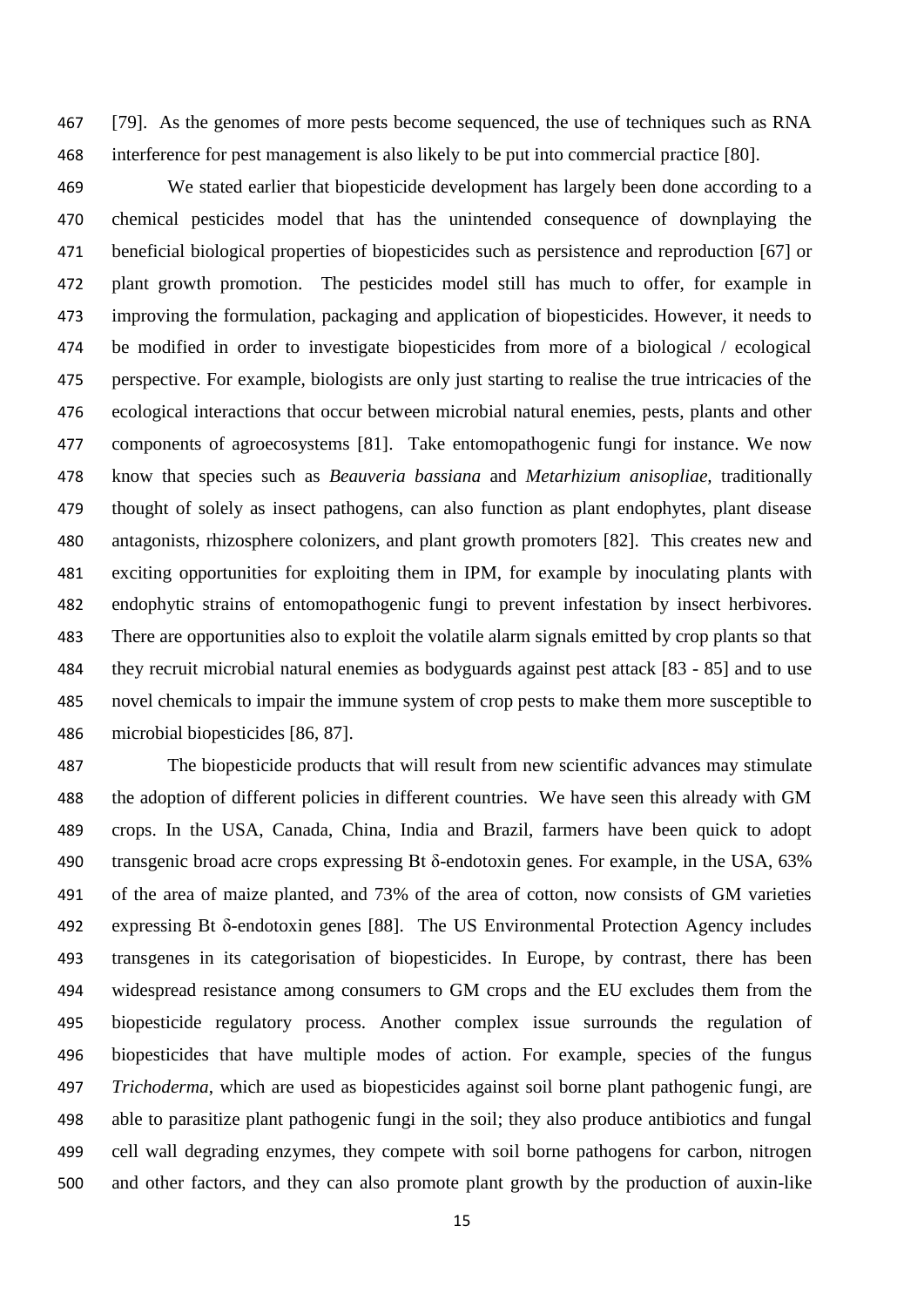compounds [89, 90]. Some *Trichoderma* products have been sold on the basis of their plant growth promoting properties, rather than as plant protection products, and so have escaped scrutiny from regulators in terms of their safety and efficacy.

 In general, the adoption of IPM tactics is correlated with farmer education and experience and the crop environment (with IPM being adopted more on horticultural crops [91]). We have mentioned previously that biocontrol-based IPM has been adopted widely by the greenhouse crops industry but is not used much by growers of broad acre crops. Greenhouses represent intensively managed, controlled environments that are highly suitable for IPM. Biocontrol adoption was undoubtedly helped by the fact that greenhouse crop production is labour intensive and technically complex, and thus growers already had a high level of knowledge and were used to technological innovation. How IPM and alternative technologies such as biopesticides can be taken out to broad acre crops and the wider rural environment - where human capital is spread thinly and where the ecological environment is far more complex and less stable than in a greenhouse - is an interesting question, and one where public policy is likely to play an important role.

 One proposed solution is to develop a "total system" approach to pest management in which the farm environment is made resistant to the build up of crop pests, and therapeutic treatments are used as a second line of defence [92]. The total systems approach is based: firstly, on managing the agro-ecosystem to promote pest regulating services from naturally occurring biological control agents, for example by providing refugia and alternative food sources for natural enemies within the crop and in field margins; and secondly, on making greater use of crop varieties bred with tissue-specific and damage-induced defences against pests [92]. Biopesticides would have an important role as back-up treatments in this system, although some biopesticides could also be used as preventative treatments, e.g. fungal endophytes (see above). A big advantage of this approach would be in preventing biopesticides being viewed as just another set of "silver bullet" solutions for pest control, and thereby avoid repeating the mistakes of the chemical pesticides era. To make IPM work in the total system concept, institutional arrangements would be required that: provide a market for natural pest regulation as an ecosystem service; promote biopesticides and other environmentally benign technologies in agriculture; value human and natural capital in rural areas; and synthesize knowledge on natural science, economics, and the social dimension of agriculture and the rural environment (see for example [93]). Such a holistic system for pest management would require far better integration of the existing policy network [94]. This may seem like an ambitious proposition but it is becoming increasingly necessary.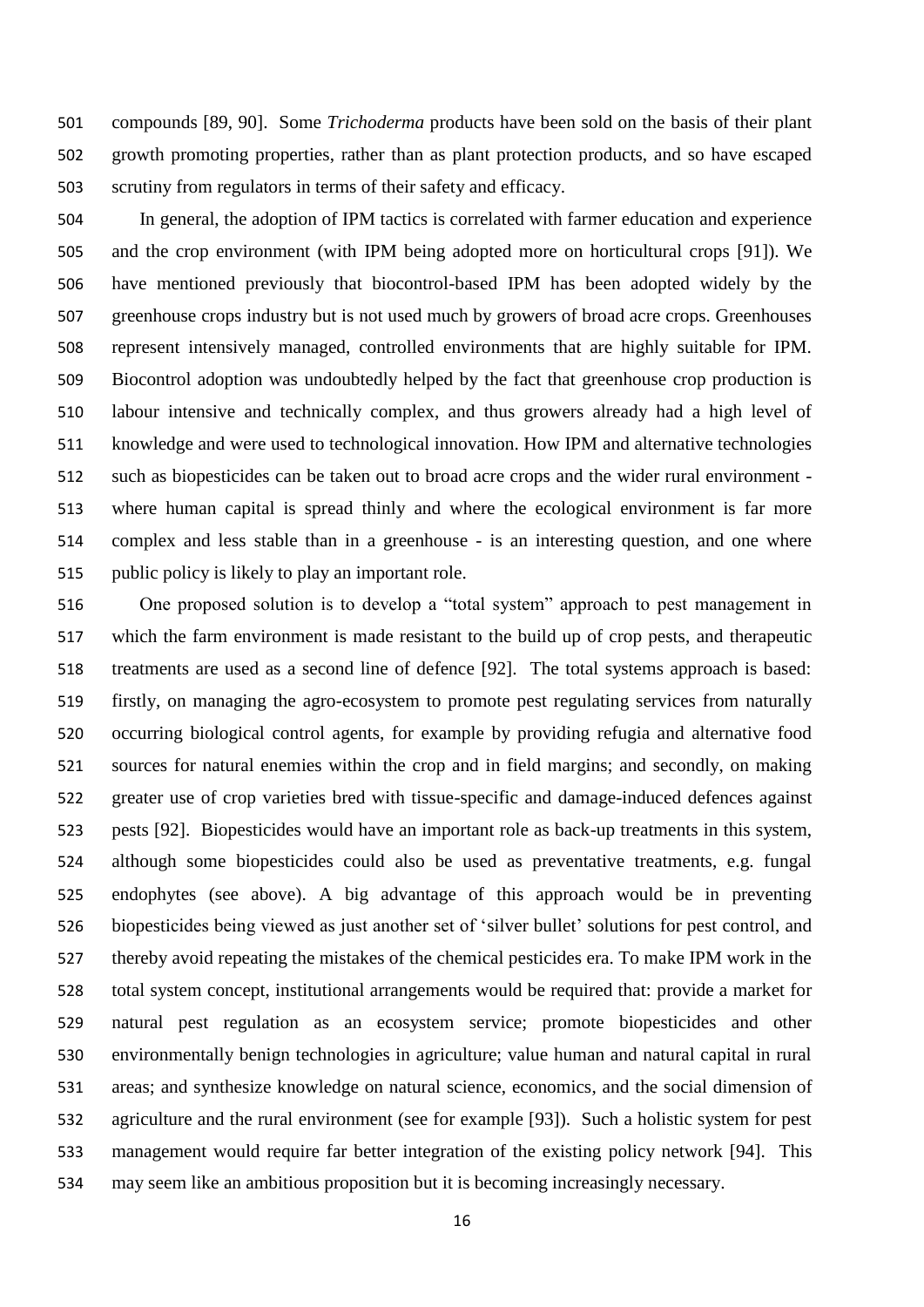One area that certainly warrants greater consideration for the future is the attitude of the public and the food retailers to biopesticides and other alternative pest management tools. There is concern among the public about pesticide residues in food but there is little public debate about the use of alternative agents in IPM. In our research, we have found that the major food retailers have done little to engage in discussions about making biological alternatives to synthetic chemical pesticides available to farmers and growers. This is unfortunate given the importance of retailer-led governance in the agricultural economy. It is farmers and growers who are particularly affected by problems of pesticide resistance and the 543 withdrawal of conventional plant protection products, and yet they are 'policy takers' rather 544 than 'policy makers' and have to operate within the constraints of a stringent regulatory framework while at the same time coping with the market power of the supermarkets. Unfortunately, the public/mass media debate about the future of agriculture has become increasingly polarized into a conflict between supporters of "conventional" versus "organic" farming rather than considering what practices should be adopted from all farming systems to make crop protection more sustainable. It is our contention that biopesticides are not given due attention in debates on sustainability. In this regard it is worth concluding with Pretty"s (2008) comment that sustainable agriculture "does not mean ruling out any technologies or practices on ideological grounds. If a technology works to improve productivity for farmers and does not cause undue harm to the environment, then it is likely to have some 554 sustainability benefits' [4].

 

## **ACKNOWLEDGEMENTS**

 This work was funded through the UK Research Council Rural Economy and Land Use (Relu) programme (project RES-224-25-0048). Relu is funded jointly by the Economic and Social Research Council, the Biotechnology and Biological Sciences Research Council and the Natural Environment Research Council, with additional funding from the Department for Environment, Food and Rural Affairs and the Scottish Government.

### **REFERENCES**

 [1] Bastiaans, L., Paolini, R. & Baumann, D.T. 2008. Focus on ecological weed management: what is hindering adoption? Weed Res. 48, 481 – 491.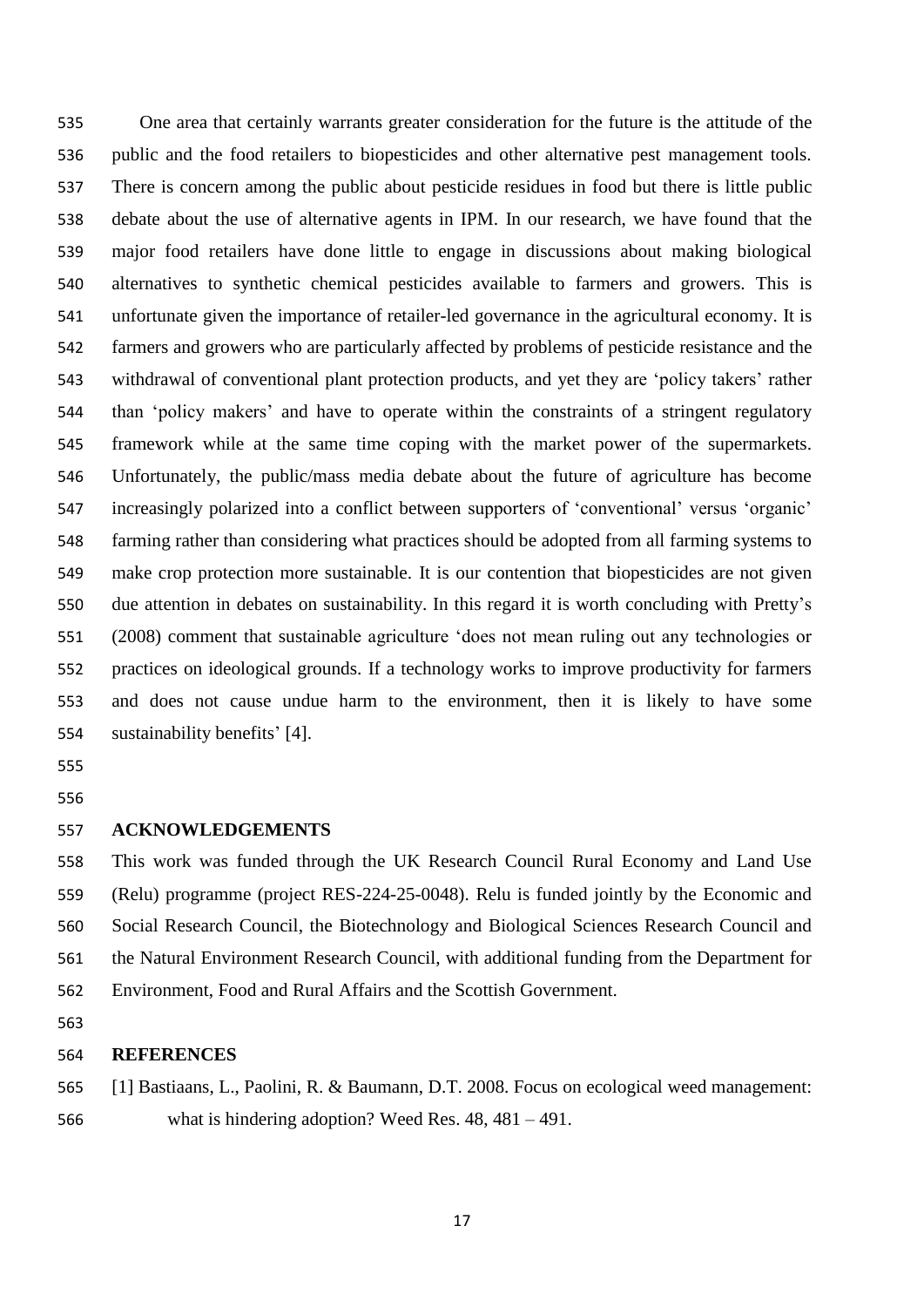- [2] Oerke, E.C., Dehne, H.W., Schoenbeck, F. & Weber, A. 1994. Crop production and crop protection: Estimated losses in major food and cash crops. Elsevier Science Publishers B.V., Amsterdam, Netherlands.
- [3] Speranza, C.I., Kiteme, B. & Wiesmann, U. 2008. Droughts and famines: The underlying factors and the causal links among agro-pastoral households in semi-arid Makueni district, Kenya. Global Environ. Change 18, 220 – 233.
- [4] Pretty, J. 2008. Agricultural sustainability: concepts, principles and evidence. Philos. Trans. R. Soc. London, Ser. B 363, 447-465.
- [5] Tilman, D. 1999. Global environmental impacts of agricultural expansion: the need for sustainable and efficient practices. Proc. Natl. Acad. Sci. USA 96, 5995-6000.
- [6] Millennium Ecosystem Assessment. 2005. Ecosystems and human well-being: Biodiversity synthesis. World Resources Institute, Washington, DC.
- [7] Van Emden, H.F. & Service, M.W. (2004). Pest and vector control. Cambridge

University Press, UK.

- [8] Hajek, A. 2004. Natural enemies: an introduction to biological control. Cambridge University Press, Cambridge, UK.
- [9] International Survey of Herbicide Resistant Weeds. 2010. www.weedscience.org/In.asp (last accessed 29th June 2010).
- [10] Pesticides Safety Directorate. 2008a. Assessment of the impact on crop protection in the UK of the "cut-off criteria" and substitution provisions in the proposed Regulation of the European Parliament and of the Council concerning the placing of plant protection products in the market. Pesticides Safety Directorate, York, UK. http://www.pesticides.gov.uk/environment.asp?id=1980&link=%2Fuploadedfiles%2F Web%5FAssets%2FPSD%2FImpact%5Freport%5Ffinal%5F%28May%5F2008%29
- 591  $\%$  2Epdf (accessed 24<sup>th</sup> March 2010).
- [11] Pesticides Safety Directorate. 2008b. Plant protection products regulation: agronomic implications of proposals in the EU. Pesticides Safety Directorate, York, UK. http://www.pesticides.gov.uk/environment.asp?id=1980&link=%2Fuploadedfiles%2F
- Web%5FAssets%2FPSD%2FPPPR%5FAgronomic%5Fimplications%5Fof%5Fpropo 596 sals%5Fin%5Fthe%5FEU%2Epdf (accessed  $24<sup>th</sup>$  March 2010).
- [12] Thacker, J.R.M. 2002. An introduction to arthropod pest control. Cambridge University Press, Cambridge, UK.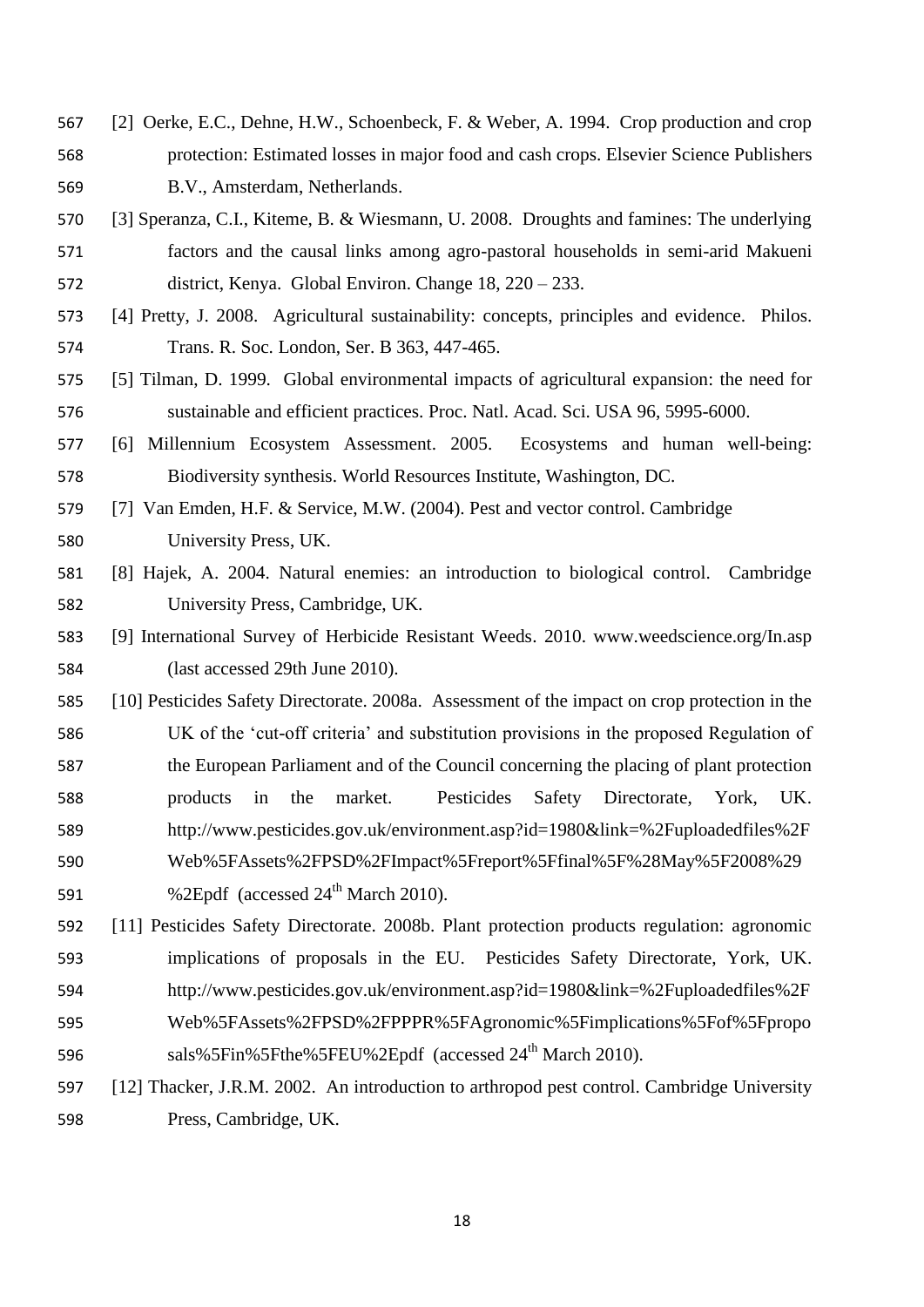- [13] European Parliament. 2010. Pesticides: framework for Community action to achieve a sustainable use of pesticides. http://www.europarl.europa.eu/oeil/file.jsp?id=5372322 (accessed  $28<sup>th</sup>$  June 2010).
- [14] Bajwa, W.I. & Kogan, M. 2002. Compendium of IPM Definitions (CID) What is IPM and how is it defined in the Worldwide Literature? IPPC Publication No. 998, Integrated Plant Protection Center (IPPC), Oregon State University, Corvallis, OR 97331, USA.
- [15] Flint, M.L. & van den Bosch, R. 1981. Introduction to Integrated Pest Management. Plenum Press, New York.
- [16] Prokopy, R.J. 1993. Stepwise progress toward IPM and sustainable agriculture. IPM 609 Practitioner 15,  $1 - 4$ .
- [17] Bailey, A.S., Bertaglia, M., Fraser, I.M., Sharma, A. & Douarin, E. 2009. Integrated pest management portfolios in UK arable farming: results of a farmer survey. Pest Manag. Sci. 65, 1030 – 1039.
- [18] Van Lenteren, J.C. 2000. A greenhouse without pesticides. Crop Prot. 19, 375-384.
- [19] Organisation for Economic Co-operation and Development. 2009. Series on pesticides No. 448. Report of Workshop on the Regulation of Biopesticides: Registration and Communication Issues . http://www.oecd.org/dataoecd/3/Collego55/43056580.pdf \\ 617 (accessed  $7<sup>th</sup>$  October 2010).
- [20] Gill, S.S., Cowles, E.A. & Pietrantonio, P.V. 1992. The mode of action of *Bacillus thuringiensis* endotoxins. Annu. Rev. Entomol. 37, 615-636
- [21] Bond, R.P.M., Boyce, C.B.C., Rogoff, M.H. & Shieh, T.R. 1971. The thermostable exo toxin of *Bacillus-thuringiensis*. In Microbial control of insects and mites (ed. H.D. Burges & N.W. Hussey) pp. 275-303. London: Academic Press.
- [22] Siegel, J.P. 2001. The mammalian safety of *Bacillus thuringiensis*-based insecticides. J. Invertebr. Pathol. 77**,** 13–21.
- [23] Lacey, L.A. & Siegel, J.P. 2000. Safety and ecotoxicology of entomopathogenic bacteria. In Entomopathogenic bacteria: from laboratory to field application. ( ed. J.F. Charles, A. Delecluse & C. Nielsen-LeRoux) pp. 253 – 273. Dordrecht : Kluwer Academic Press.
- [24] Van Driesche, R., Hoddle, M. & Center, T. 2008. Control of pests and weeds by natural enemies: An introduction to biological control. Blackwell Publishing, Oxford, UK.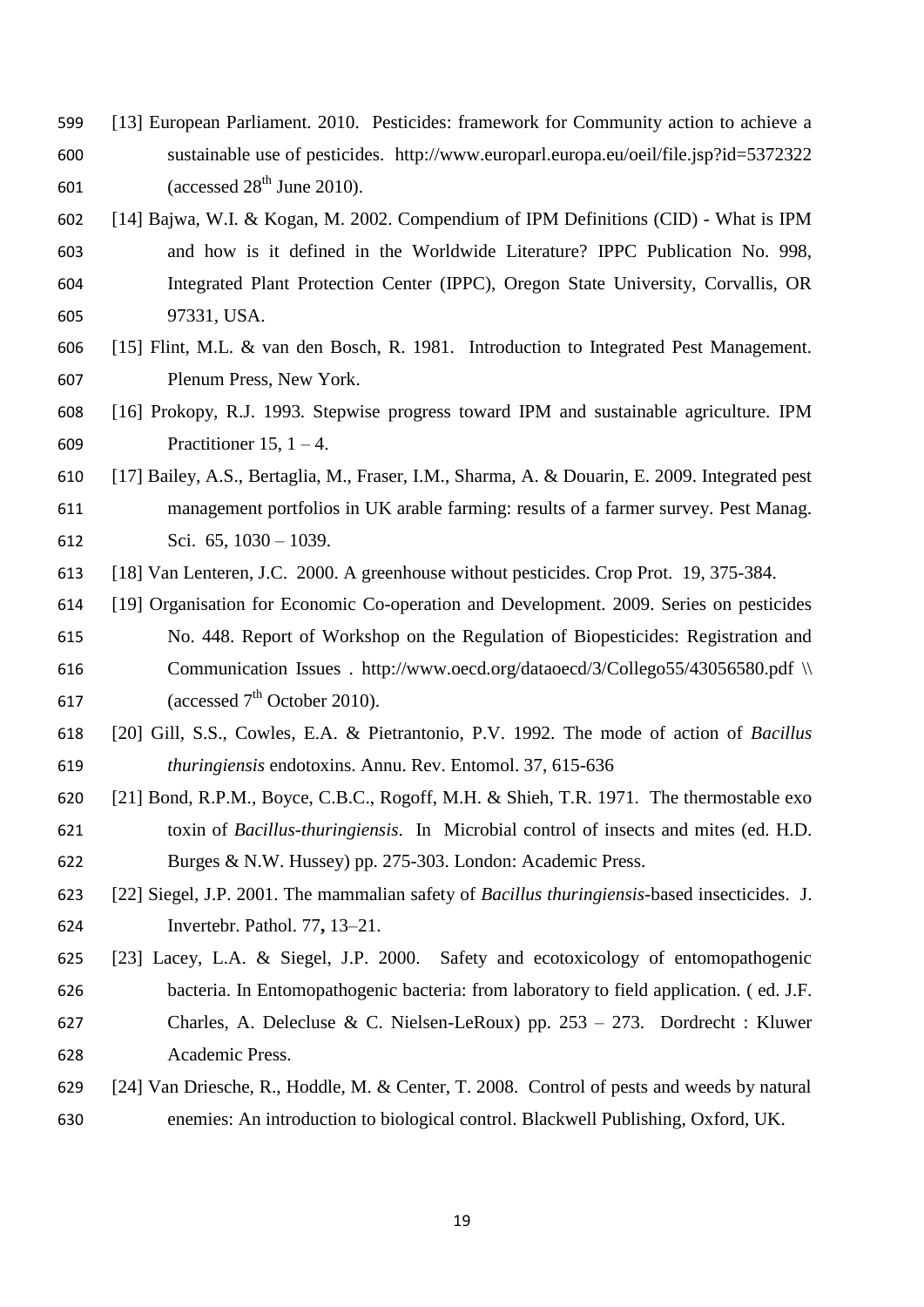- [25] National Agricultural Statistics Service. 2008. Agricultural Chemical Usage 2007: Field crops summary. http://usda.mannlib.cornell.edu/usda/current/AgriChemUsFruits/ AgriChemUsFruits-05-21-2008.pdf (accessed 24th March 2010).
- [26] Moscardi, F. 1999. Assessment of the application of baculoviruses for control of Lepidoptera. Annu. Rev. Entomol. 44, 257 – 289.
- [27] Faria, M.R. & Wraight, S.P. 2007. Mycoinsecticides and mycoacaricides: A comprehensive list with worldwide coverage and international classification of formulation types. Biol. Control 43, 237 – 256.
- [28] Li, Z., Alves, S.B., Roberts, D.W., Fan, M., Delalibera, I., Tang, J., Lopes, R.B., Faria, M. & Rangel, D.E.M. 2010. Biological control of insects in Brazil and China: history, current programs and reasons for their success using entomopathogenic fungi. Biocontrol Sci. Technol. 20, 117 – 136.
- [29] Lomer, C.J., Bateman, R.P., Johnson, D. L., Langewald, J. & Thomas, M. 2001. Biological control of locusts and grasshoppers. Annu. Rev. Entomol. 46, 667 – 702.
- [30] Food and Agriculture Organisation. 2007. The future of biopesticides in desert locust management. Report of the international workshop, Saly, Senegal 12 – 15 February 2007. FAO, Rome.
- [31] Harman, G.E. 2005. Overview of mechanisms and uses of *Trichoderma* spp**.**  Phytopathology 96, 190–194.
- [32] Whipps, J.M., Sreenivasaprasad, S., Muthumeenakshi, S., Rogers, C.W. & Challen, M.P. 2008. Use of *Coniothyrium minitans* as a biocontrol agent and some molecular aspects of sclerotial mycoparasitism. Eur. J. Plant Pathol. 121, 323–330.
- [33] Choudhary, D.K. & Johri, B.N. 2009. Interactions of *Bacillus* spp. and plants with special reference to induced systemic resistance (ISR). Microbiol. Res. 164, 493-513.
- [34] Kloepper, J.W., Ryu, C.M. & Zhang, S.A. 2004. Induced systemic resistance and promotion of plant growth by *Bacillus* spp. Phytopathology 94, 1259-1266.
- [35] Haas, D. & Défago, G. 2005. Biological control of soil-borne pathogens by fluorescent pseudomonads. Nat. Rev. Microbiol 3, 307-319.
- [36] Berg, G. 2009. Plant*–*microbe interactions promoting plant growth and health: perspectives for controlled use of microorganisms in agriculture. Appl. Microbiol. Biotechnol. 84, 11–18.
- [37] Spadaro, D. & Gullino, M.L. 2004. State of the art and future prospects of the biological control of postharvest diseases. Int. J. Food Microbiol 91, 185 – 194.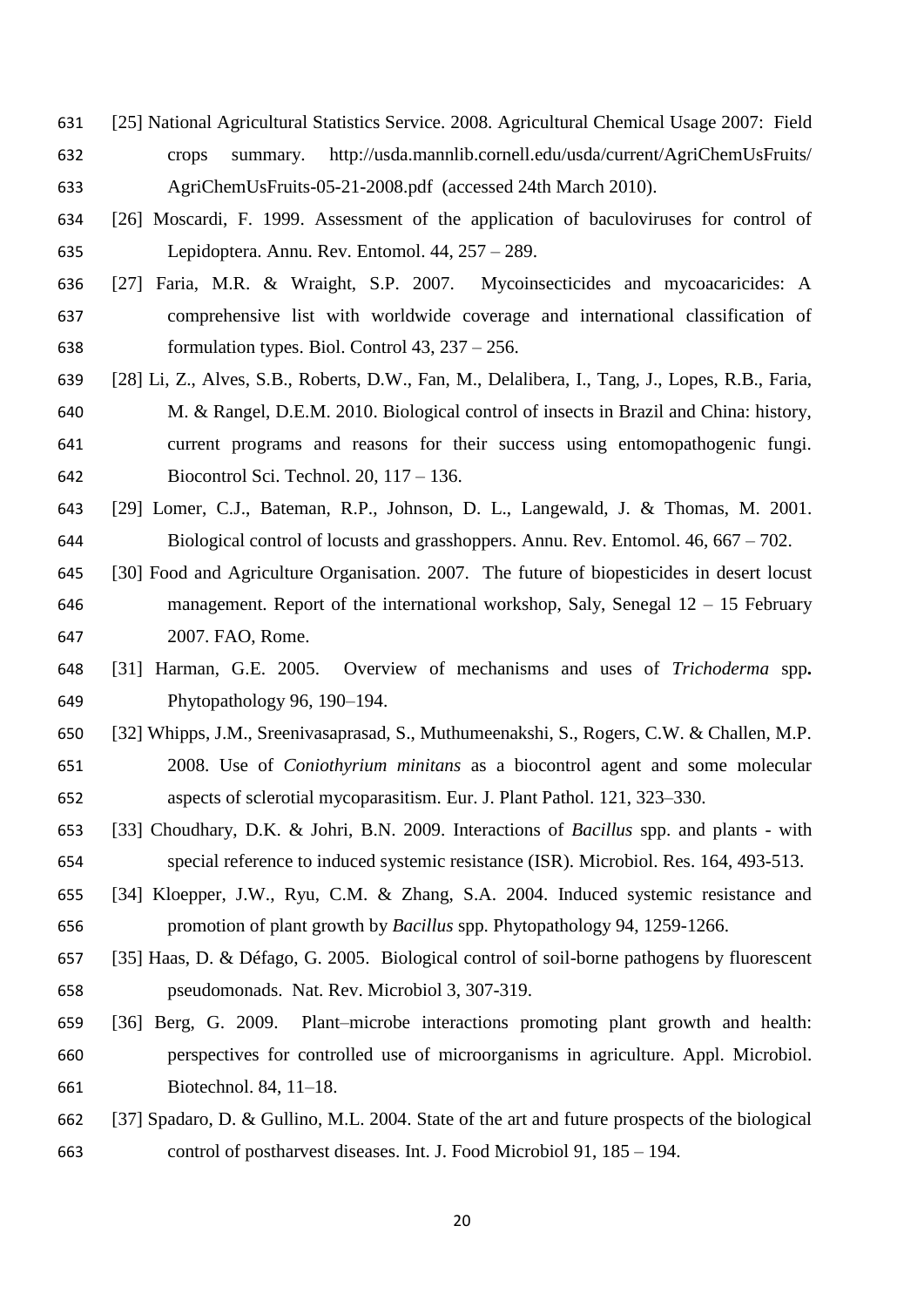- [38] Charudttan, R. 1990. The mycoherbicide approach with plant pathogens. In Microbial control of weeds (Ed. D.O. TeBeest), pp. 24 – 57. London: Chapman and Hall.
- [39] Te Beest, D.O., Yang, X.B. & Cisar, C.R. 1992. The status of biological control of weeds with fungal pathogens. Annu. Rev. Phytopathol. 30, 637 – 657.
- [40] Kenney, D.S. 1986. DeVine- the way it was developed an industrialist"s view. Weed Science 34 (suppl. 1), 15 - 16.
- [41] Silverio, F.O., de Alvarenga, E.S., Moreno S.C. & Picanco¸ M.C. 2009. Synthesis and insecticidal activity of new pyrethroids. Pest Manag. Sci. 65, 900–905.
- [42] Schmutterer, H. 1990. Properties and potentials of natural pesticides from neem tree. Annu. Rev. Entomol. 35, 271–298.
- [43] Mertz, F.P. & Yao, R.C. 1990. *Saccharopolyspora spinosa* sp. nov. isolated from soil collected in a sugar mill rum still. Int. J. Syst. Bacteriol. 40, 34 – 39.
- [44] Bielza P., Quinto, V., Contreras, J., Torne´, M., Martın, A. & Espinosa, P.J. 2007. Resistance to spinosad in the western flower thrips, *Frankliniella occidentalis*  (Pergande), in greenhouses of south-eastern Spain. Pest Manag. Sci. 63, 682–687.
- [45] Lasota, J.A. & Dybas, R.A. 1991. Avermectins, a novel class of compounds: Implications for use in arthropod pest control. Annu. Rev. Entomol. 36, 91 – 117.
- [46] Sato, M.E., Da Silva, M.Z., Raga, A. & De Souza, M.F. 2005. Abamectin resistance in *Tetranychus urticae* Koch (Acari: Tetranychidae): Selection, cross-resistance and stability of resistance. Neotrop. Entomol. 34, 991 – 998.
- [47] Reddy, G.V.P., Cruz, Z.T., & Guerrero, A. 2009. Development of an efficient pheromone-based trapping method for the banana root borer *Cosmopolites sordidus*. J. Chem. Ecol. 35, 111–117.
- [48] El-Sayed, A.M., Suckling, D.M., Byers, J.A., Jang, E.B. & Wearing, C.H. 2009. Potential of "lure and kill" in long-term pest management and eradication of invasive species. J. Econ. Entomol. 102, 815–835.
- [49] Witzgall, P., Stelinski, L., Gut, L. & Thomson, D. 2008. Codling moth management and chemical ecology. Annu. Rev. Entomol. 53, 503 – 522.
- [50] Lacey, L.A. & Shapiro-Ilan, D.I. 2008. Microbial control of insect pests in temperate orchard systems: potential for incorporation into IPM. Annu. Rev. Entomol. 53, 121 694 –  $144.$
- [51] Chandler, D., Davidson, G. & Jacobson, R.J. 2005. Laboratory and glasshouse evaluation of entomopathogenic fungi against the two-spotted spider mite,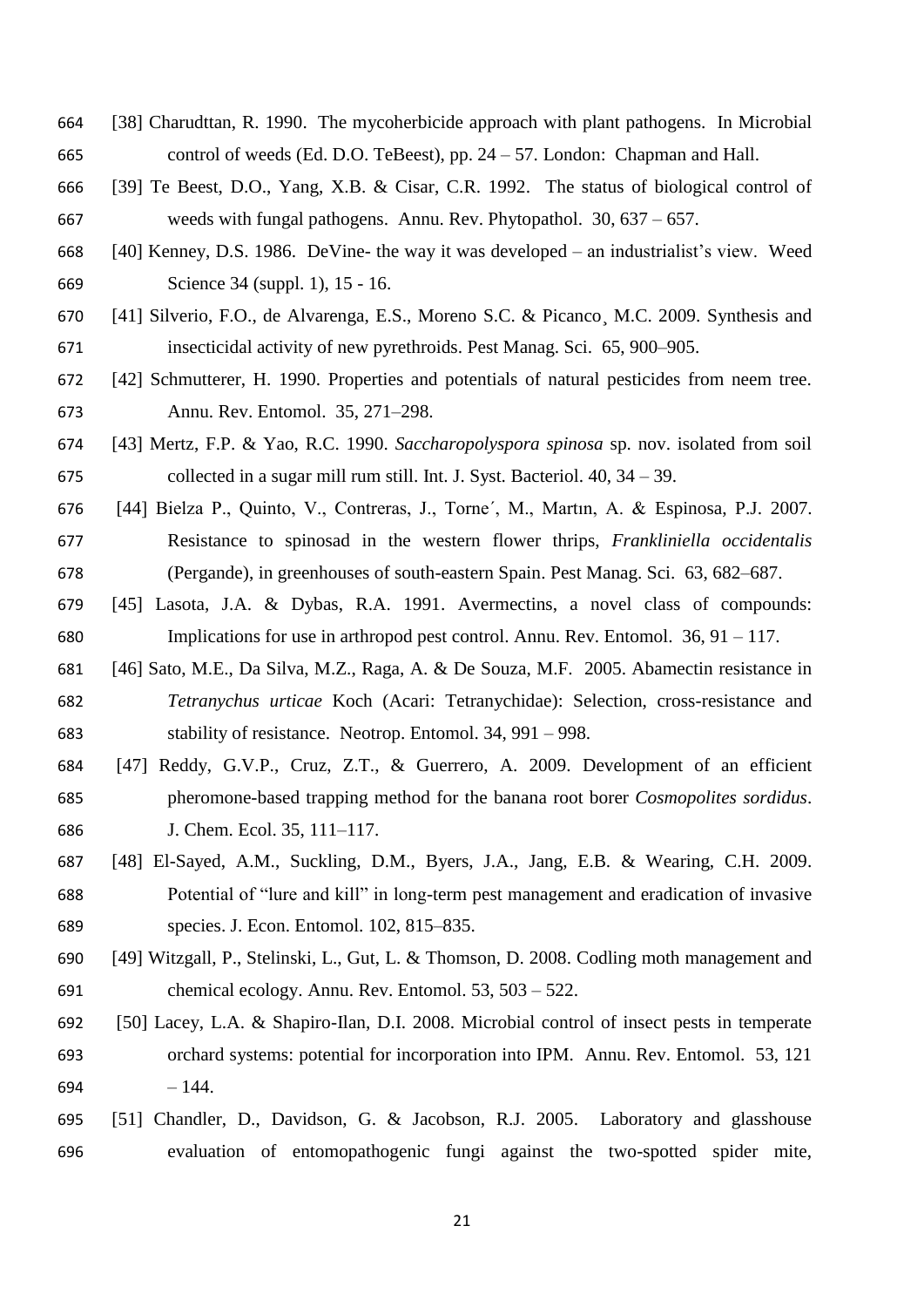*Tetranychus urticae* (Acari: Tetranychidae) on tomato, *Lycopersicon esculentum*. Biocontrol Sci. Techn. 15, 37 – 54.

- [52] Marrone, P.G. 2007. Barriers to adoption of biological control agents and biological pesticides. CAB Reviews: Perspectives in agriculture, veterinary science, nutrition and natural resources, 2, no. 51, 12pp. Wallingford UK: CABI Publishing.
- [53] European Union Pesticides Database. 2010. http://ec.europa.eu/food/plant/protection/ evaluation/database\_act\_subs\_en.htm (accessed 28th April 2010).
- [54] United States Environmental Protection Agency. 2010. Regulating biopesticides. http://www.epa.gov/opp00001/biopesticides/index.htm (accessed 29th June 2010).
- [55] Bailey, K.L., Boyetchko, S.M. & Langle, T. 2010. Social and economic drivers shaping the future of biological control: A Canadian perspective on the factors affecting the development and use of microbial biopesticides. Biol. Control 52, 221 – 229.
- [56] Gelernter, W.D. 2005. Biological control products in a changing landscape. BCPC Int. Cong. Proc. 2005, pp. 293-300. Alton, UK: British Crop Protection Council.
- [57] Cowen, R. 1991. Tortoises and Hares: choice among technologies of unknown merit. Econ. J. 101, 801-814.
- [58] Cowen, R. & Gunby, P. 1996. Sprayed to death: Path dependence, lock-in and pest-control strategies. Econ. J. 106, 521-542.
- [59] Abadi Ghabim, A.K. & Pannell, D.J. 1999. A conceptual framework of adoption of an agricultural innovation. Agr. Econ. 21, 145-154.
- [60] Pannell, D.J. 2003. Uncertainty and adoption of sustainable farming systems. In Risk management and the environment: agriculture in perspective. (eds. B.A. Babcock, R.W. Fraser & J.N. Lekakis), pp. 67-81. Dordrecht: Kluwer Academic Publishers.
- [61] Moser, R., Pertot, I., ELad, Y. & Raffaelli, R. 2008. Farmers" attitudes towards the use of biocontrol agents in IPM strawberry production in three countries. Biol. Control 47,  $125 - 132$ .
- [62] Yaron, D., Dinar, A. & Voet, H. 1992. Adoption of innovation by family farms in the Nazareth region in Israel. Am. J. Agr. Econ. 74, 361-370.
- [63] Antle, J.M. 1987. Econometric estimation of producers' risk attitudes. Am. J. Agr. Econ. 69, 509-522.
- [64] Dorfman, J. 1996. Modelling multiple adoption decisions in a joint framework. Am. J. Agr. Econ. 78, 547-557.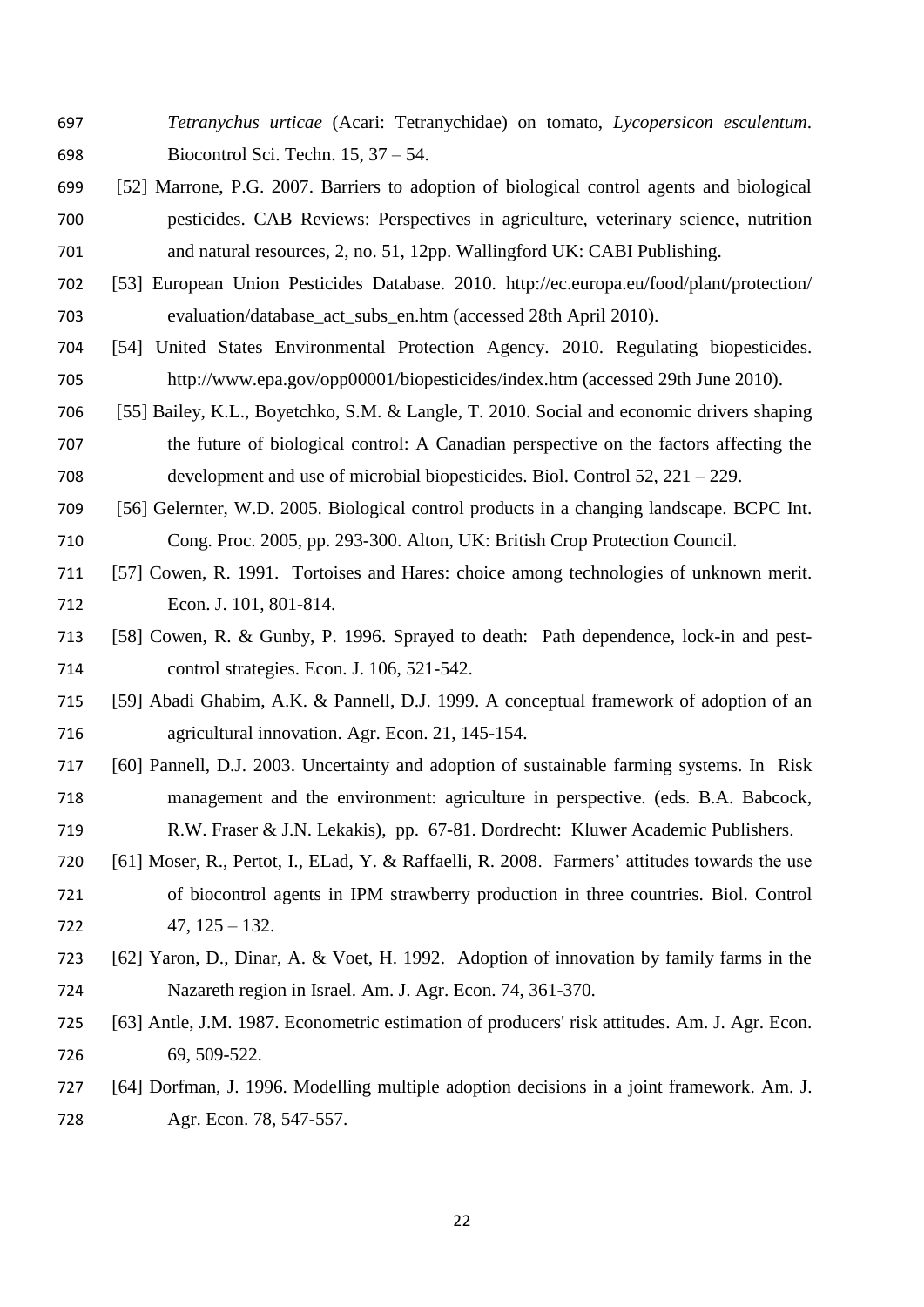- [65] Lacey, L.A., Frutos, R., Kaya, H.K. & Vail, P. 2001. Insect pathogens as biological control agents: do they have a future? Biol. Control 21, 230 – 248.
- [66] Morales-Rodriguez, A., Peck, D.C. 2009. Synergies between biological and
- neonicotinoid insecticides for the curative control of the white grubs *Amphimallon majale* and *Popillia japonica*. Biol. Control 51, 169 – 180.
- [67] Waage, J.K. 1997. Biopesticides at the crossroads: IPM products or chemical clones? In Microbial insecticides: novelty or necessity? (ed. H.F. Evans ), BCPC Symp. Proc. 68, pp 11-20. Farnham, UK, British Crop Protection Council.
- [68] Organisation for Economic Co-operation and Development. 2003. Series on pesticides No. 18. Guidance for registration requirements for microbial pesticides. http://www.oecd.org/dataoecd/4/23/28888446.pdf (accessed 28th April 2010).
- [69] Advisory Committee on Pesticides (ACP). 2004. *Final Report of the Sub-group of the*
- *Advisory Committee on Pesticides on: Alternatives to Conventional Pest Control*
- *Techniques in the UK: A Scoping Study of the Potential for their Wider Use*. York: Advisory Committee on Pesticides.
- [70] Merton, R.K. 1968. Social Theory and Social Structure. The Free Press, New York.
- [71] Organisation for Economic Co-operation and Development. 2001. Series on pesticides No. 12. Guidance for registration requirements for pheromones and other semiochemicals used for arthropod pest control. http://www.oecd.org/dataoecd/44/31/33650707.pdf (accessed 28th April 2010).
- [72] European Commission. 2009. Implementation of IPM Principles: Guidance to Member States. European Commission Brussels: DG Environment.
- [73] European Union. 1991. Council Directive 91/414/EEC of 15 July 1991 concerning the placing of plant protection products on the market. Official Journal of the European Communities L 230, 19 August 1991, pp. 1-32.
- [74] Herniou E.A., Olszewski, J.A., Cory, J.S. & O'Reilly, D. R. 2003. The genome sequence and evolution of baculoviruses. Annu. Rev. Entomol. 48, 211-234.
- [75] Wang, C. & St. Leger, R.J. 2005. Developmental and transcriptional responses to host and non host cuticles by the specific locust pathogen *Metarhizium anisopliae* sf*. acridum.* Eukaryot. Cell 4 937-947.
- [76] Muthumeenakshi, S., Sreenivasaprasad, S., Rogers, C.W., Challen, M.P. & Whipps, J.M. 2007. Analysis of cDNA transcripts from *Coniothyrium minitans* reveals a diverse array of genes involved in key processes during sclerotial mycoparasitism. Fungal Genet. Biol. 44, 1262-1284.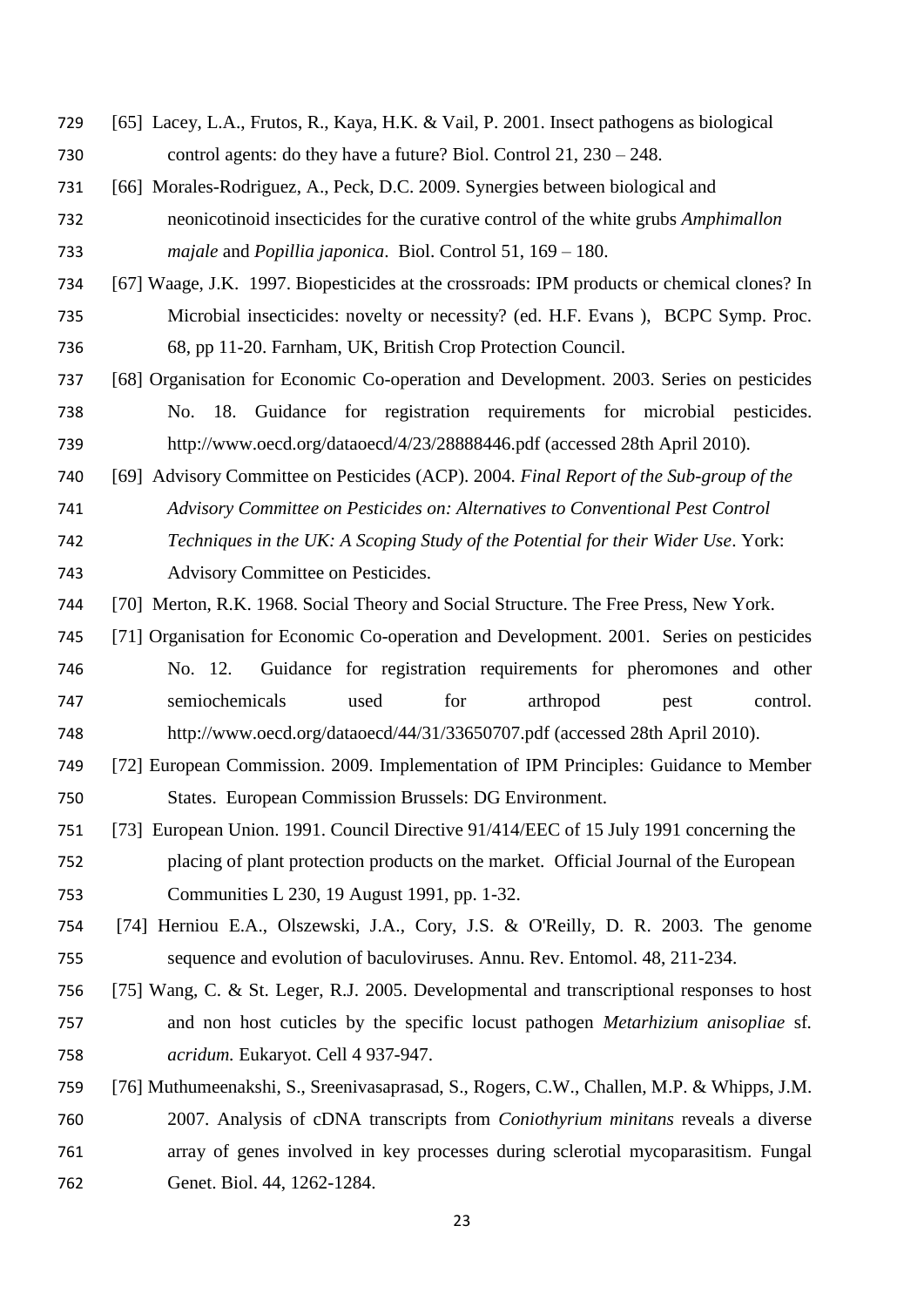- [77] Tranel, P.J. & Horvath, D.P. 2009. Molecular biology and genomics: new tools for weed science. BioScience 59, 207-215.
- [78] Pelletier J. & Leal W.S. 2009. Genome analysis and expression patterns of odorant- binding proteins from the southern house mosquito *Culex pipiens quinquefasciatus*. PLoS ONE 4, e6237 (DOI 10.1371/journal.pone.0006237).
- [79] Aiuchi, D., Inami, K., Kuramochi , K., Koike, M., Sugimoto, M., Tani, M. & Shinya, R. 2008. A new method for producing hybrid strains of the entomopathogenic fungus *Verticillium lecanii* (*Lecanicillium* spp.) through protoplast fusion by using nitrate
- non-utilizing (nit) mutants. Micol. Appl. Int. 20, 1 16.
- [80] Baum, J.A., Bogaert, T., Clinton, W., Heck, G.R., Feldman, P., Ilagan, O., Johnson, S., Plaetinck, G., Munyikwa, T., Pleau, M., Vaughn, T. & Roberts, J. 2007. Control of Coleopteran insect pests through RNA interference. Nature Biotech. 25, 1322 – 1326.
- [81] Roy, H., Vega, F., Chandler, D., Goettel, M., Pell, J. & Wajnberg, E. (eds.). 2010. The ecology of fungal entomopathogens. Springer, Dordrecht.
- [82] Vega, F.E., Goettel, M.S., Blackwell, M., Chandler, D., Jackson, M.A., Keller, S., Koike, M., Maniania N.K., Monzo"n, A., Ownley, B., Pell, J.K., Rangel, D.E.N. & Roy, H.E. 2009. Fungal entomopathogens: new insights into their ecology. Fungal Ecol. 2, 149 – 159.
- [83] Elliot, S., Sabelis, M., Janssen, A., van der Geest ,L., Beerling, E. & Fransen, J. 2000. Can plants use entomopathogens as bodyguards? Ecol. Lett. 3, 228-235.
- [84] Baverstock, J., Elliot, S.L., Alderson, P.G. & Pell, J.K. 2005. Response of the entomopathogenic fungus *Pandora neoaphidis* to aphid-induced plant volatiles. J.
- Invertbr. Pathol. 89, 157-164.
- [85] Degenhardt, J., Hiltpold, I., Kollner, T.G., Frey, M., Gierl, A., Gershenzon, J., Hibbard, B.E., Ellersieck, M.R. & Turlings, T.C.J. 2009. Restoring a maize root signal that attracts insect-killing nematodes to control a major pest. P. Natl. Acad. Sci. USA 106, 13213 – 13218.
- [86] Bulmer, M.S., Bachelet, I., Raman, R., Rosengaus, R.B. & Sasisekharan, R. 2009. Targeting an antimicrobial effector function in insect immunity as a pest control strategy. P. Natl. Acad. Sci. USA 106, 12652 - 12657.
- [87] Richards, E.H. & Dani, M.P. 2010. A recombinant immunosuppressive protein from *Pimpla hypochondriaca* (rVPr1) increases the susceptibility of *Lacanobia oleracea* and *Mamestra brassicae* larvae to *Bacillus thuringiensis*. J. Invertbr. Pathol. 104, 51 – 57.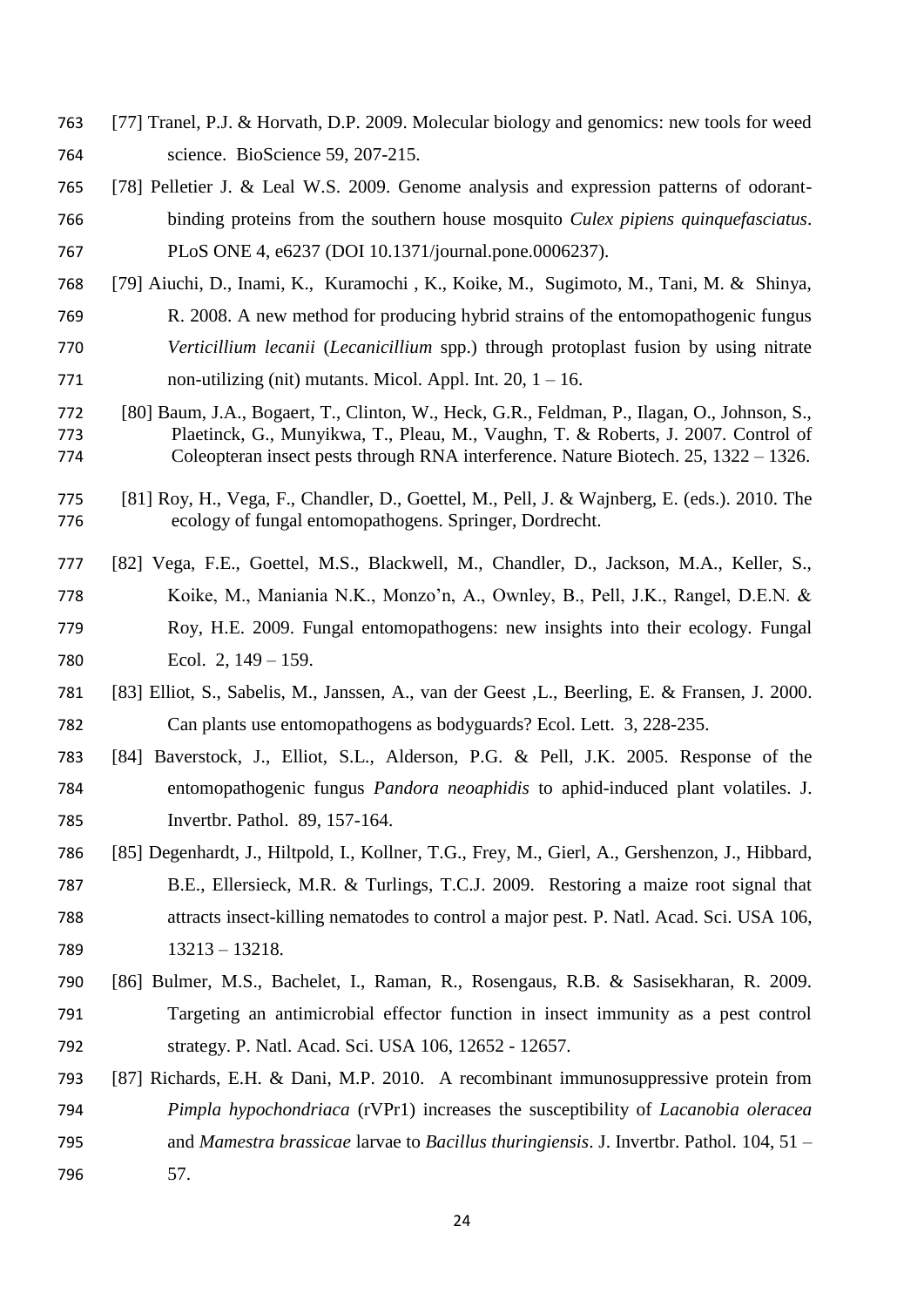| 797        | [88] US Department of Agriculture, National Agricultural Statistics Service. Acreage 2010.        |
|------------|---------------------------------------------------------------------------------------------------|
| 798        | http://usda.mannlib.cornell.edu/usda/current/Acre/Acre-06-30-2010.pdf (accessed 6 <sup>th</sup> ) |
| 799        | October 2010).                                                                                    |
| 800        | [89] Verma, M., Brar, S.K., Tyagi, R.D., Surampalli, R.Y. & Valero, J.R. 2007.                    |
| 801        | Antagonistic fungi, Trichoderma spp.: Panoply of biological control. Biochemical                  |
| 802        | Engineering Journal 37, $1 - 20$ .                                                                |
| 803        | [90] Vinale, F., Sivasithamparam, K., Ghisalberti, E.L., Marra, R., Woo, S.L. & Lorito, M.        |
| 804        | 2008. Trichoderma - plant-pathogen interactions. Soil Biology & Biochemistry 40, 1                |
| 805        | $-10.$                                                                                            |
| 806        | [91] Lohr L. & Park T.A. 2002. Choice of insect management portfolios by organic farmers:         |
| 807        | lessons and comparative analysis. Ecol. Econ. 43, 87-99.                                          |
| 808        | [92] Lewis, W.J., van Lenteren, J.C., Phatak, S.C. & Tumlinson, J.H. 1997. A total system         |
| 809        | approach to sustainable pest management. P. Natl. Acad. Sci. USA 94, 12243 –                      |
| 810        | 12248.                                                                                            |
| 811        | [93] Carpenter, S.R. & Folke, C. 2006. Ecology for transformation. Trends Ecol. Evol. 21,         |
| 812        | $309 - 315$ .                                                                                     |
| 813        | [94] Greaves, J. & Grant, W. 2010. Underperforming Policy Networks: the Biopesticides             |
| 814        | Network in the United Kingdom'. British Politics Vol 5 No 1, 14-40.                               |
| 815        |                                                                                                   |
| 816        |                                                                                                   |
| 817        |                                                                                                   |
| 818        | Short title for page headings: biopesticides for Integrated Pest Management                       |
| 819        |                                                                                                   |
| 820        |                                                                                                   |
| 821<br>822 |                                                                                                   |
| 823        |                                                                                                   |